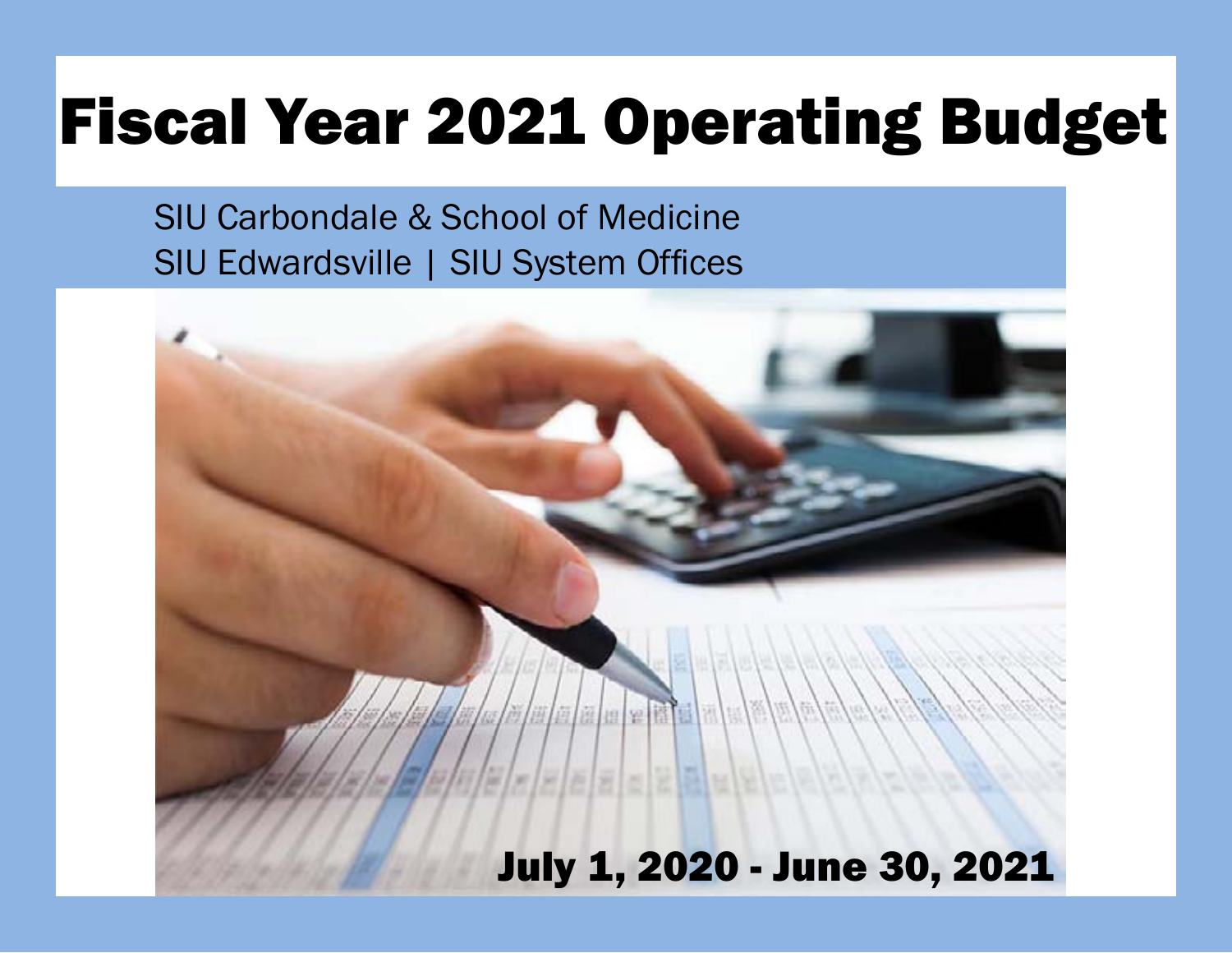# FY 2021 Operating Budget

# Table of contents

| <b>Executive Summary</b>                                                                                                                                                                                                                                                                                               | $\mathbf 1$                |
|------------------------------------------------------------------------------------------------------------------------------------------------------------------------------------------------------------------------------------------------------------------------------------------------------------------------|----------------------------|
| Table A - Operating Budget by Line Item By Line Item and Major Fund Groups<br>Southern Illinois University<br>Southern Illinois University Carbondale<br>Southern Illinois University School of Medicine<br>Southern Illinois University Edwardsville<br>Southern Illinois University Administration & University Wide | 7<br>8<br>9<br>10<br>11    |
| Table B – Revenues and Expenses by Unrestricted/Restricted Funds<br>Southern Illinois University<br>Southern Illinois University Carbondale<br>Southern Illinois University School of Medicine<br>Southern Illinois University Edwardsville<br>Southern Illinois University Administration & University Wide           | 12<br>13<br>14<br>15<br>16 |
| Table C – Operating Budget by NACUBO Functions and Major Fund Groups<br>Southern Illinois University<br>Southern Illinois University Carbondale<br>Southern Illinois University School of Medicine<br>Southern Illinois University Edwardsville<br>Southern Illinois University Administration & University Wide       | 17<br>18<br>19<br>20<br>21 |
| Table D - FY 2021 Tuition & Fee Waivers Budget                                                                                                                                                                                                                                                                         | 22                         |
| Appendix - Description of Major Fund Groups                                                                                                                                                                                                                                                                            | 23                         |
| FY 2021 Appropriations Bill                                                                                                                                                                                                                                                                                            | 24                         |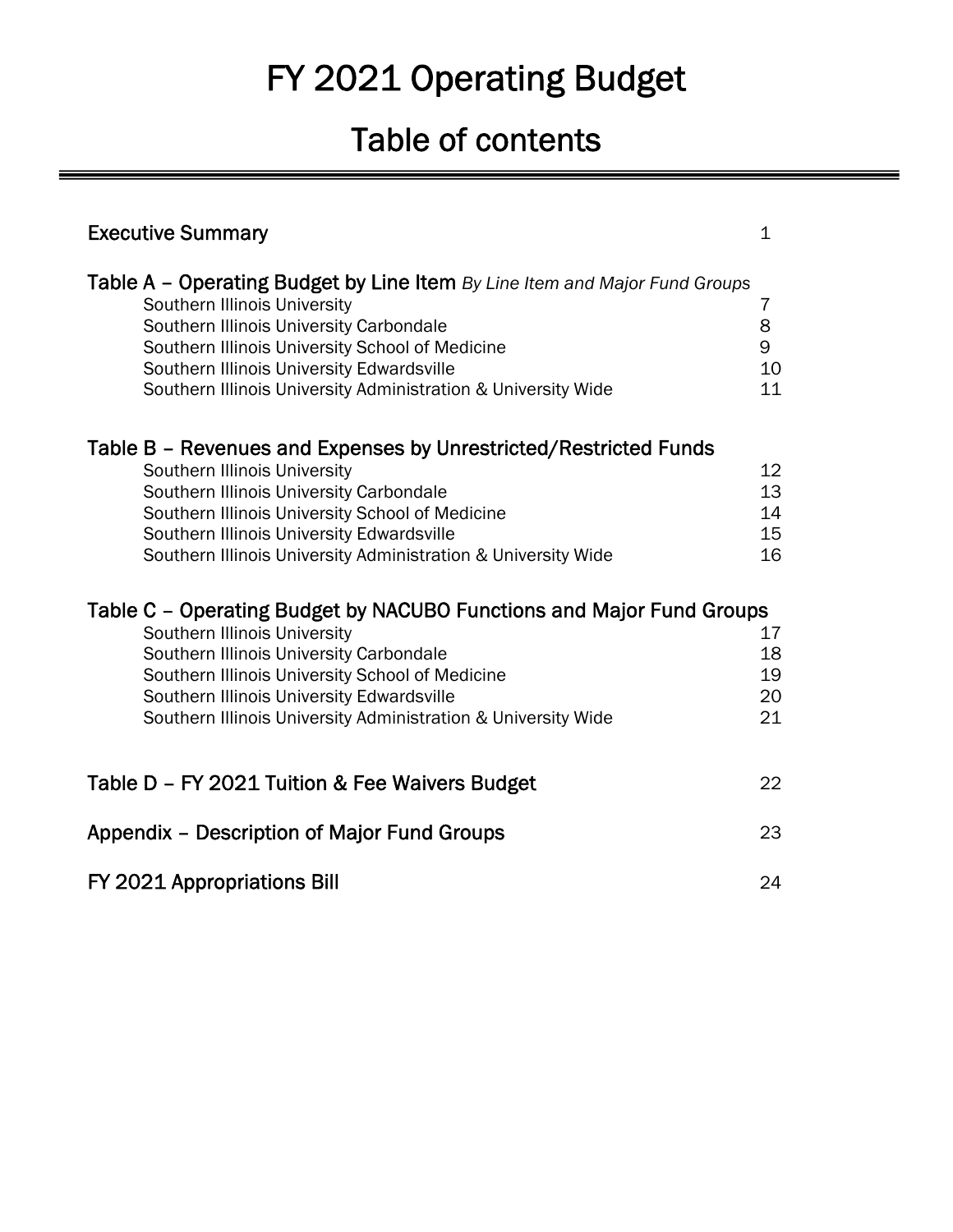### Fiscal Year 2021 Annual Operating Budget

#### Executive Summary

The Southern Illinois University Fiscal Year 2021 (FY21) operating budget is an essential planning and management tool that covers activities occurring within a single fiscal year. The consolidated SIU System budget is the result of multiple budget development activities at the campus and system office levels. Activities include planning that involves campus constituencies, projection of enrollment and other revenue sources, projection of expenses, analysis of current year results compared to the budget, and the development of budget proposals.

The capital budget, which supports physical assets such as buildings and infrastructure, is not included within the operating budget.

The FY21 budget represents a \$25.1 million, or almost three percent, decrease over FY20. The decrease is primarily a result of the impact of the pandemic on the university's operations, particularly those of the School of Medicine and auxiliary and self supporting activities at the Carbondale and Edwardsville campuses.

#### REVENUES:

Major revenue categories include tuition and fees, state appropriations, indirect cost recovery, externally funded grants and contracts, revenue bond operations, and self-supporting activities.

The following table is a summary of SIU's FY21 operating revenue budget:

### Southern Illinois University Revenue Budget

|                                     |    | <b>FY2020</b> |    | FY2021      |    |                  |           |
|-------------------------------------|----|---------------|----|-------------|----|------------------|-----------|
|                                     |    | Operating     |    | Operating   |    | Amount           | Percent   |
|                                     |    | Revenue       |    | Revenue     |    | Change           | Change    |
| Unrestricted Funds                  |    |               |    |             |    |                  |           |
| State appropriation (tax dollars)   | Ŝ. | 194,899,600   | Ś. | 194,897,600 | \$ | (2,000)          | $0.00\%$  |
| Tuition (income fund)               |    | 189,588,500   |    | 184,850,600 |    | (4,737,900)      | $-2.50%$  |
| Indirect cost recovery              |    | 15,144,744    |    | 9,344,635   |    | (5,800,109)      | $-38.30%$ |
| Self-supporting activities          |    | 215,392,228   |    | 207,690,201 |    | (7,702,027)      | $-3.58%$  |
| <b>Subtotal Unrestricted Funds</b>  | Ś. | 615,025,072   | Ś. | 596,783,036 |    | \$(18, 242, 036) | $-2.97%$  |
| <b>Restricted Funds</b>             |    |               |    |             |    |                  |           |
| External grants and contracts       | Ś. | 128,640,524   | Ś. | 123,393,220 |    | \$ (5, 247, 304) | $-4.08\%$ |
| Revenue bond operations/auxiliaries |    | 129,643,690   |    | 128,011,989 |    | (1,631,701)      | $-1.26%$  |
| <b>Subtotal Restricted Funds</b>    | S  | 258,284,214   | Ś. | 251,405,209 | S. | (6,879,005)      | $-2.66%$  |
| Total Operating Revenue Budget      | Ś. | 873,309,286   | Ś. | 848,188,245 |    | \$(25, 121, 041) | $-2.88%$  |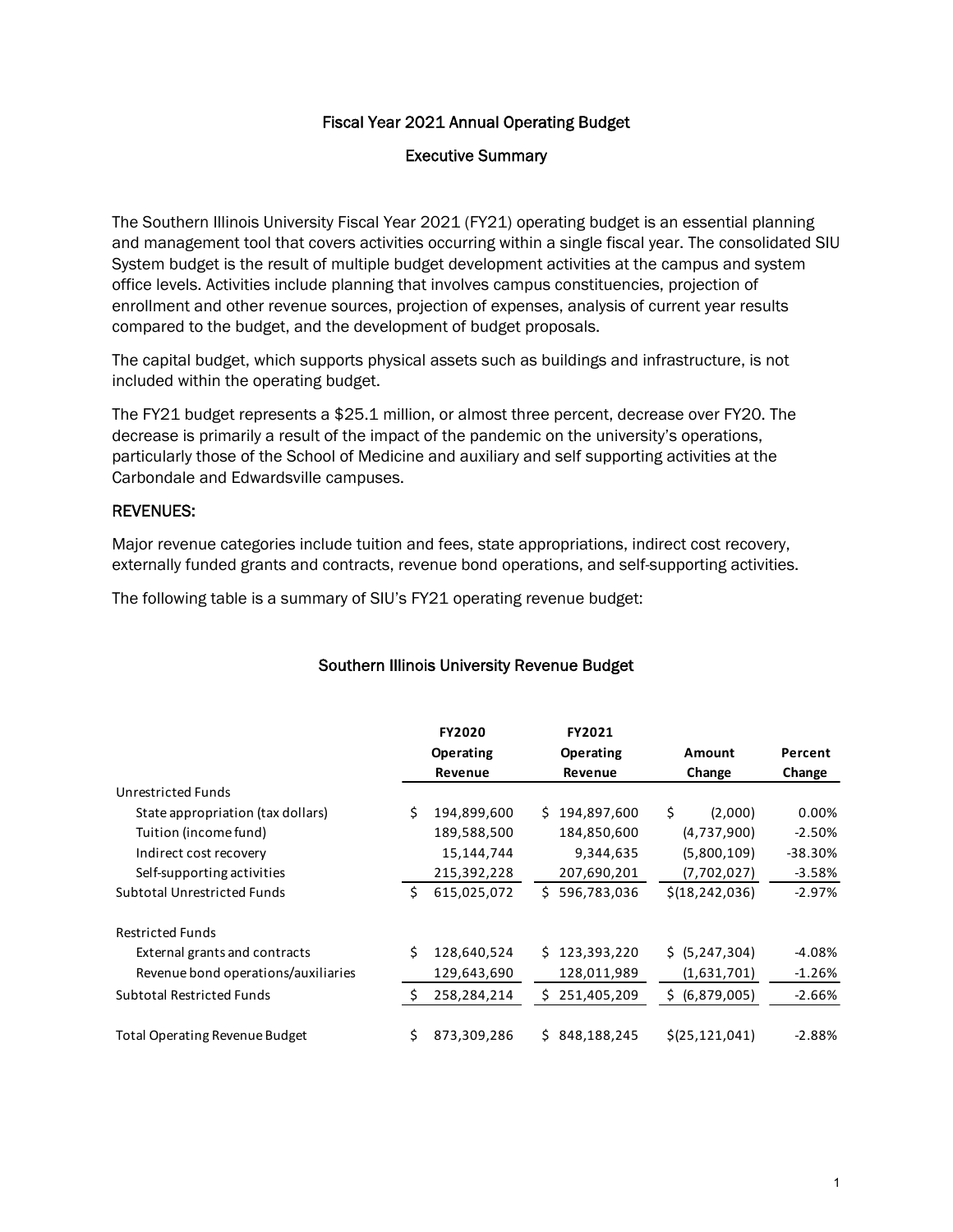#### Sources of Funding for Revenue:

For budgeting and accounting purposes, the source of funding for the university's revenue is classified as either unrestricted or restricted as described below.

#### Unrestricted Funds

State Appropriations – The appropriation for general operations is provided by the State of Illinois from the Education Assistance Fund and the General Revenue Fund. SIU's FY21 state appropriation for general operations totals \$191,491,000, which is unchanged from FY20. This amount is about five percent less than the state allocation in FY15.

SIU also receives a number of appropriations designated for specific purposes:

- 1. SIU Simmons Cancer Center, Springfield, \$1,076,800
- 2. Daily Egyptian, Carbondale, \$62,800
- 3. National Corn to Ethanol and Ethanol Research Center, Edwardsville, \$1,000,000
- 4. Pharmacy Practice Education or Training Programs, Edwardsville, \$1,250,000
- 5. License Plate Sales, scholarships, \$17,000

For FY21, the amount of appropriated funding for special purposes is \$2,000 less due to a reduction in the allocation from license plate sales.

The total of all SIU appropriations for FY21 is \$194,897,600, a decrease of \$2,000 from FY20.

Income Fund (tuition revenue) – The proposed FY21 budget for tuition revenue is \$184.9 million, a decrease of \$4.7 million, or 2.5 percent, from FY20. The budget includes \$149.4 million for tuition generated from on-campus courses and \$31.3 million from distance education. Distance education includes face-to-face course delivery at off-campus sites as well as on-line classes; the revenue from on-line classes is expected to increase by \$4 million largely from the change in course delivery methods as a result of COVID-19, as well as the steady growth at the Edwardsville campus in its online enrollment. The income fund budget is net of statutorily mandated and discretionary institutional waivers of \$48.2 million. During FY21, 39 percent of the tuition waivers are budgeted for undergraduates and 61 percent for graduate and professional students.

Indirect Cost Recovery - Indirect cost recovery funds primarily result from federally-funded sponsored research and public service programs. Another major source of revenue is transfers from SIU HealthCare and federally qualified health centers at the School of Medicine. This activity is expected to decrease by \$6.1 million, a decrease of 67.7%, as a result of a decrease in academic development funds from 4.75% to 1% as a result of COVID-19.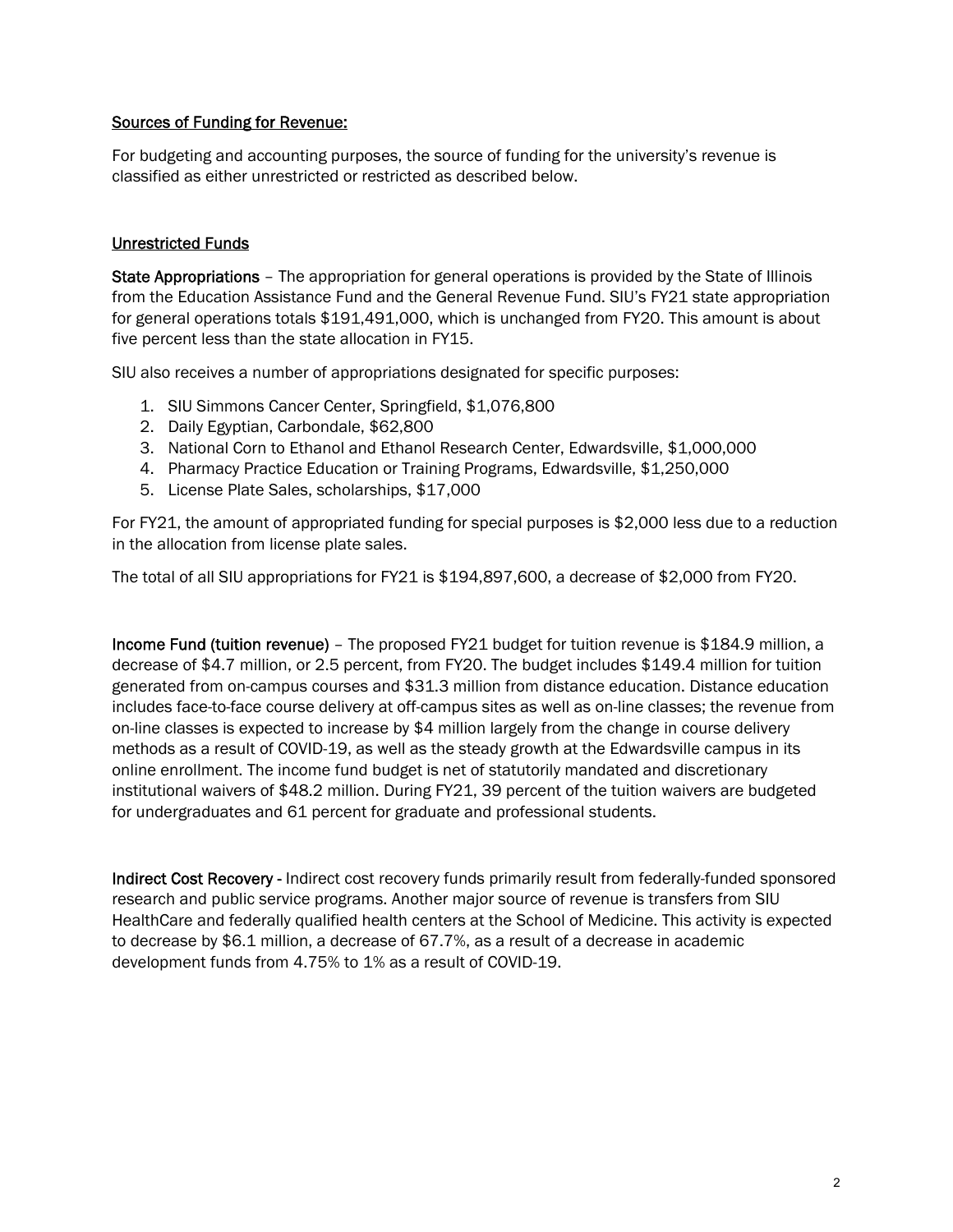Self-supporting activities – Revenue for self-supporting activities is generally derived from student fees or the sale of services. These units may be self-supporting in whole or in part. The activities include a wide range of operations which are directly related to instruction, research or public service or support the overall objectives of the University. Examples include SIU Press, University farms, Broadcasting Service, WSIE Radio, Information Technology fee, Facilities Maintenance fee, School of Medicine clinical support, Dental clinic and Textbook Services. Restrictions associated with the pandemic related to the size of groups, athletic activities, and a decrease in hospital support are projected to result in a \$4.5 million, or 3.9%, decrease in this type of revenue during FY21. The decrease in partially offset by certain program expansions and new contractual activities at the School of Medicine.

### Restricted Funds

External grants and contracts – These programs include federally-funded research and public service grants as well as programs sponsored by state, other governmental, and private agencies. The category also includes student financial aid, including federally funded Pell and SEOG grants and state funded MAP (Monetary Assistance Program) and AIM High grants.

Revenue bond operations (auxiliaries) – Mandatory student fees which are paid in support of facilities funded by the Housing and Auxiliary Facilities System bonds are subject to external restrictions and therefore budgeted as restricted funds. This includes revenues from residence and dining halls, athletic facilities, student centers, student health facilities, student recreation centers, parking, and others. Revenue bond operations also includes the activity of the Medical Facilities System. The slight decrease in the revenue budget is primarily the impact of COVID-19 on sales revenues from food service/catering, university bookstores, room rentals, and other externally supported activities at both Carbondale and Edwardsville.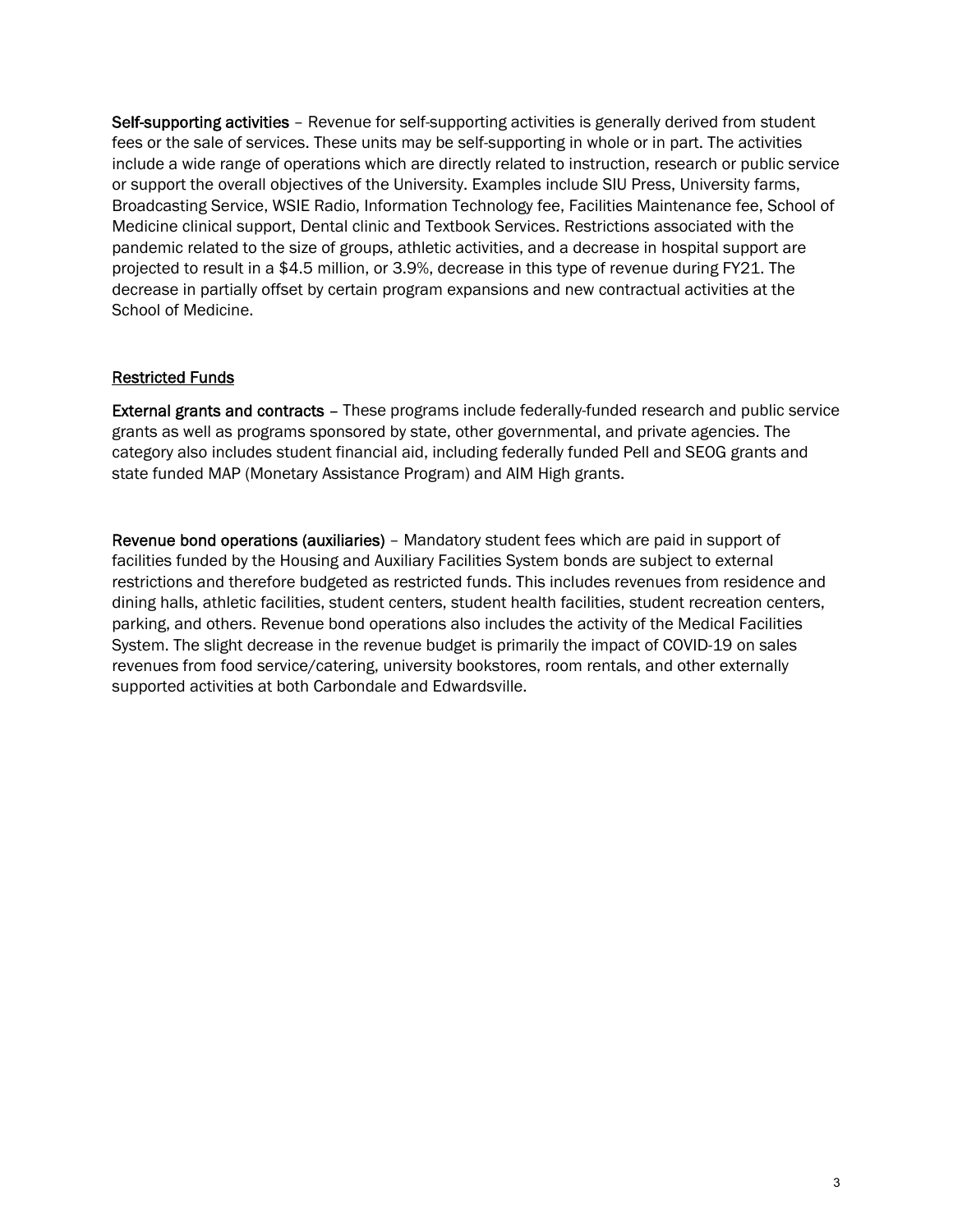#### EXPENSES:

Operating expenses are grouped according to classifications which are generally based on expenditure categories defined in the State Finance Act. Expenses from restricted funds are made in accordance with the provisions of the external contract, agreement, or other document created in support of the funding.

The following table provides a summary of SIU's FY21 operating expense budget:

|                                        |    | <b>FY2020</b>  |    | FY2021                      |                  |           |
|----------------------------------------|----|----------------|----|-----------------------------|------------------|-----------|
|                                        |    | Operating      |    | Operating<br><b>Expense</b> | Amount           | Percent   |
| <b>Unrestricted Funds</b>              |    | <b>Expense</b> |    |                             | Change           | Change    |
| Personal services                      | Ś. | 405,974,108    |    | \$423,168,133               | \$17,194,025     | 4.24%     |
|                                        |    |                |    |                             |                  |           |
| Equipment                              |    | 11,669,235     |    | 12,530,758                  | 861,523          | 7.38%     |
| Commodities/supplies                   |    | 17,412,073     |    | 17,601,725                  | 189,652          | 1.09%     |
| <b>Contractual Services</b>            |    | 102,546,951    |    | 103,205,103                 | 658,152          | 0.64%     |
| Awards and grants                      |    | 30,407,433     |    | 30,623,347                  | 215,914          | 0.71%     |
| Other expenses                         |    | 55,989,991     |    | 46,563,469                  | (9,426,522)      | $-16.84%$ |
| Transfers to debt service and reserves |    | 296,286        |    | 761,286                     | 465,000          | 156.94%   |
| <b>Subtotal Unrestricted Funds</b>     | Ś. | 624,296,077    |    | \$634,453,821               | \$10,157,744     | 1.63%     |
| <b>Restricted Funds</b>                |    |                |    |                             |                  |           |
| Personal services                      | \$ | 84,989,259     | Ś. | 86,512,676                  | Ś.<br>1,523,417  | 1.79%     |
| Equipment                              |    | 2,765,194      |    | 2,987,193                   | 221,999          | 8.03%     |
| Commodities/supplies                   |    | 8,398,281      |    | 8,185,925                   | (212, 356)       | $-2.53%$  |
| <b>Contractual Services</b>            |    | 53,827,856     |    | 52,580,822                  | (1, 247, 034)    | $-2.32%$  |
| Awards and grants                      |    | 59,387,135     |    | 57,342,266                  | (2,044,869)      | $-3.44%$  |
| Other expenses                         |    | 27,725,422     |    | 25,160,403                  | (2,565,019)      | $-9.25%$  |
| Transfers to debt service and reserves |    | 28,528,619     |    | 27,680,478                  | (848, 141)       | $-2.97%$  |
| <b>Subtotal Restricted Funds</b>       | \$ | 265,621,766    | \$ | 260,449,763                 | \$ (5,172,003)   | $-1.95%$  |
| <b>Total Operating Expense Budget</b>  | \$ | 889,917,843    |    | \$894,903,584               | \$.<br>4,985,741 | 0.56%     |

Southern Illinois University Expense Budget

It should be noted that funds which are classified in the budget as unrestricted are intended for specific purposes within each institution. Examples of such funds are campus-specific fees and other charges assessed for and used by each campus in order to fulfill its mission. In contrast, restricted funds are used solely for purposes stipulated by external providers.

Expenses for personal services are 66 percent of the unrestricted funds budget. This budget line includes salaries paid to faculty, staff and student employees. Taken as a whole, 57 percent of SIU's operating budget is devoted to personal services expenses. The budgeted increase in personal services expenses is primarily due to \$4 million to staff clinical expansion and contract activities at the School of Medicine, including \$4 million in the office of correctional healthcare and \$3 million related to the pandemic response.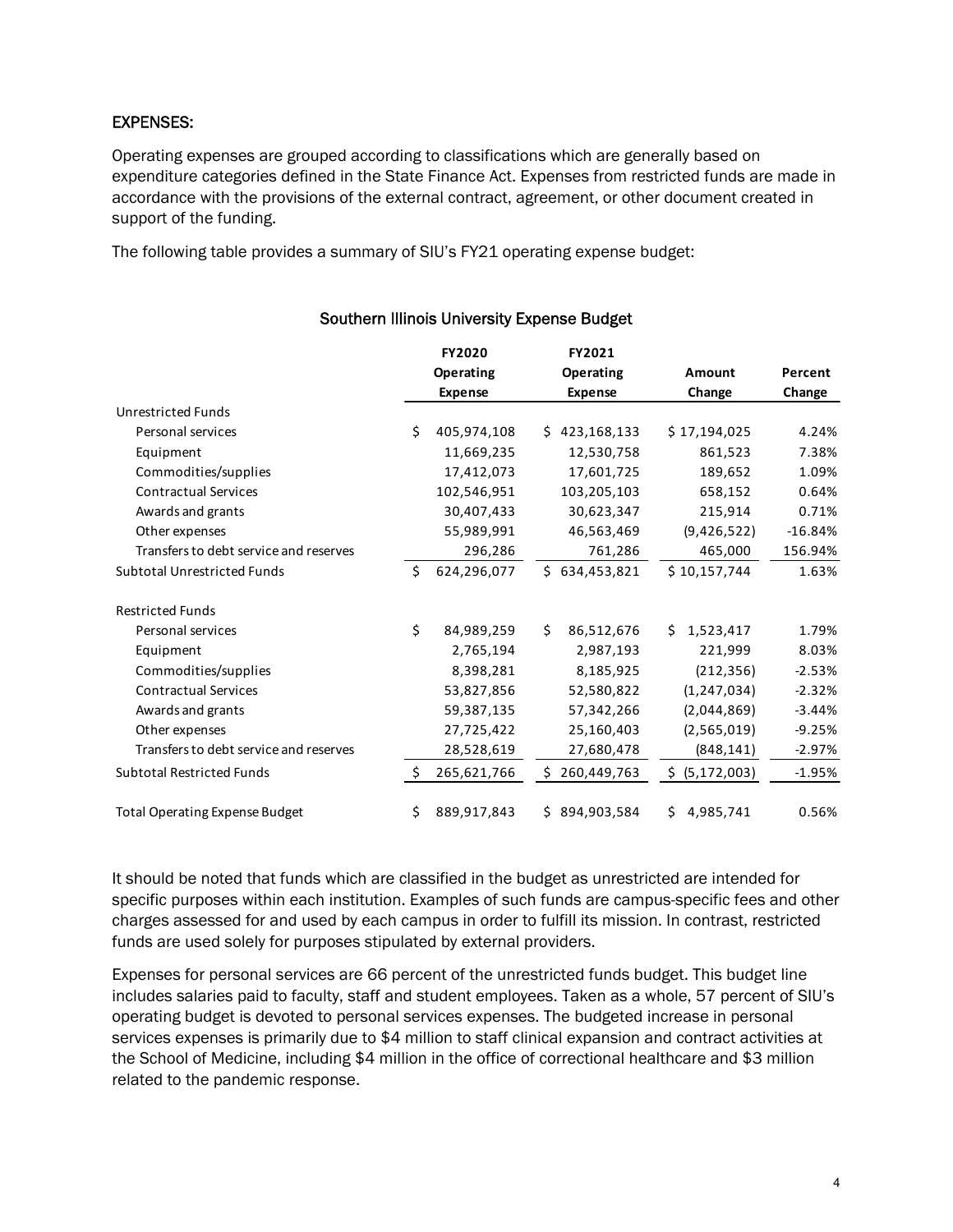After personal services, the largest single line item in the restricted funds budget is awards and grants. This primarily consists of student scholarship payments funded by federal Pell and SEOG grants as well as the State of Illinois MAP and AIM High grant programs.

#### Operating Budget Schedules

The operating budget includes a series of tables presented for Southern Illinois University, Carbondale, School of Medicine, Edwardsville, and Administration and University Wide System Offices that provides budgets by line item and major fund groups, revenues and expenses by unrestricted and restricted funds, the operating budget by NACUBO functions and major fund groups, and tuition and fee waivers budgets. A copy of the FY21 appropriations bill is also included.

For expenditure purposes, revenues from state appropriated funds and the income fund (tuition revenue) are combined in the "general operating budgets" allocated to campus units.

The operating budget of the university does not include budgets associated with the university's eight related organizations, including the foundations, alumni associations, research parks, SIU Physicians & Surgeons, Inc., and the SIUE East St. Louis Charter School.

The budget also does not include an amount for state payments on behalf of SIU. These payments represent the employer's share of the cost of pension and health benefits for university employees. In fiscal year 2020, the payments totaled \$218 million.

In table C, expenditures are listed by function within major revenue categories. The National Association of College and University Business Officers (NACUBO) created functional classifications for university expenditures in order to standardize the reporting across colleges and universities. The standard classifications are listed below:

Instruction – Expenditures for all activities that are part of the university's instruction program, including credit and noncredit courses.

Research – Expenditures for activities specifically organized to produce research whether funded by an external agency or separately budgeted by an organizational unit with SIU. This function also includes research centers.

Public service – Expenditures for activities established primarily to provide non-instructional services beneficial to individuals and groups external to the university. It includes community services and public broadcasting services.

Academic support – Expenditures to provide support services for the university's primary missions of instruction, research, and public service. It includes libraries, museums, academic administration, (I will add to this)

Student services – Expenditures for activities which have the primary purpose of contributing to the student's well-being and intellectual, cultural and social development outside the context of the formal instruction program. It includes student services such as admissions and records, financial aid administration, registrar, counseling, career services, and student health services.

Institutional support - Expenditures for central activities concerned with the management and longrange planning of the SIU system; fiscal operations including business and audit functions; human resources administration; safety and security functions; and development and alumni relations including fund raising.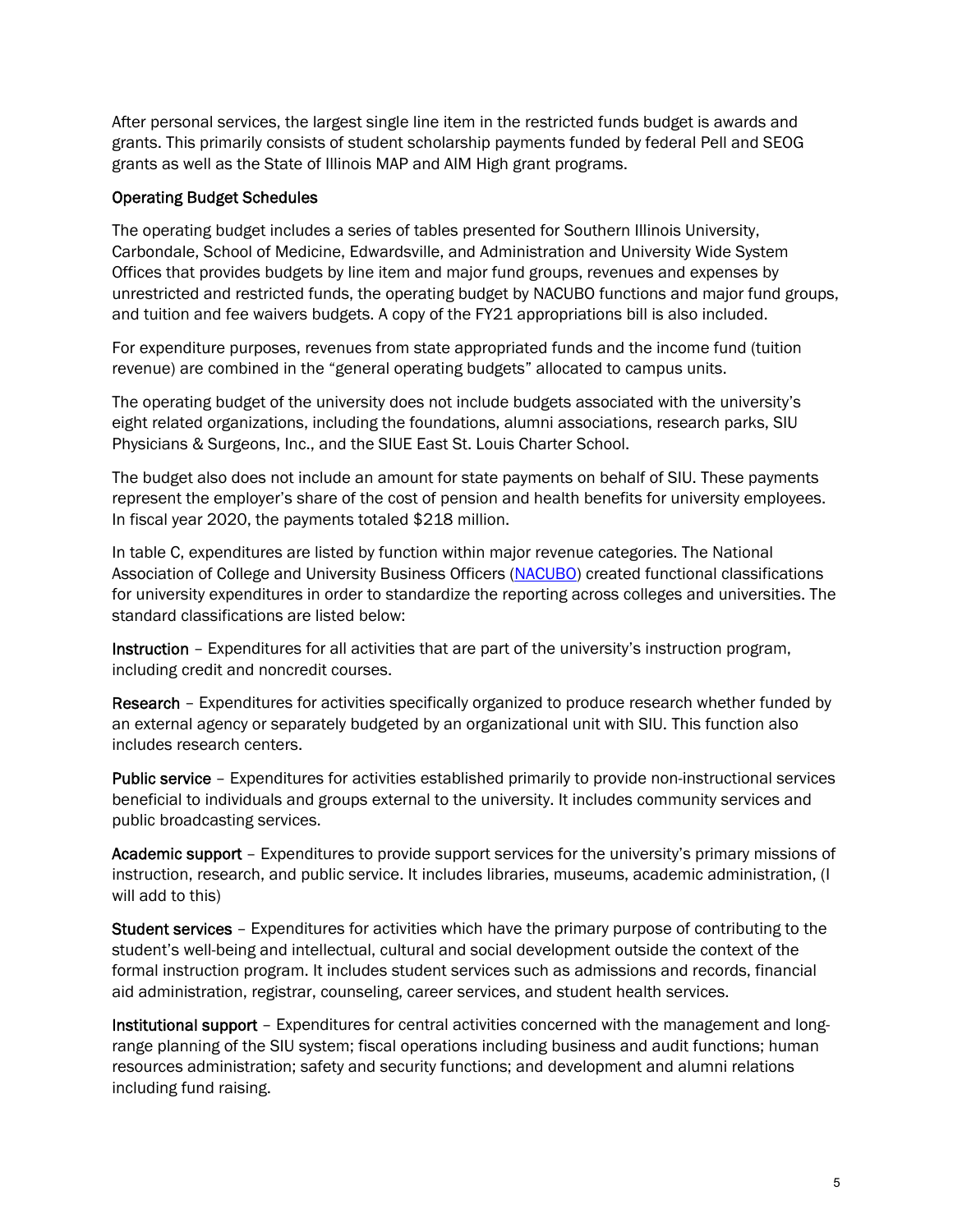Operation and maintenance of plant – Expenditures for the administration, supervision, operation, maintenance and protection of the university's physical plant, including building maintenance, utilities, landscape and grounds maintenance, and major repairs and renovations.

Scholarships and fellowships - Expenditures in the form of grants to students selected by the university or from other programs, including stipends and awards.

Auxiliary enterprises – Expenditures for operations which are not directly related to instruction, research, or public service units but which exit to furnish goods or services to students, faculty and staff, Examples include residence halls, food service, bookstores, student unions, student health centers, and student recreation facilities.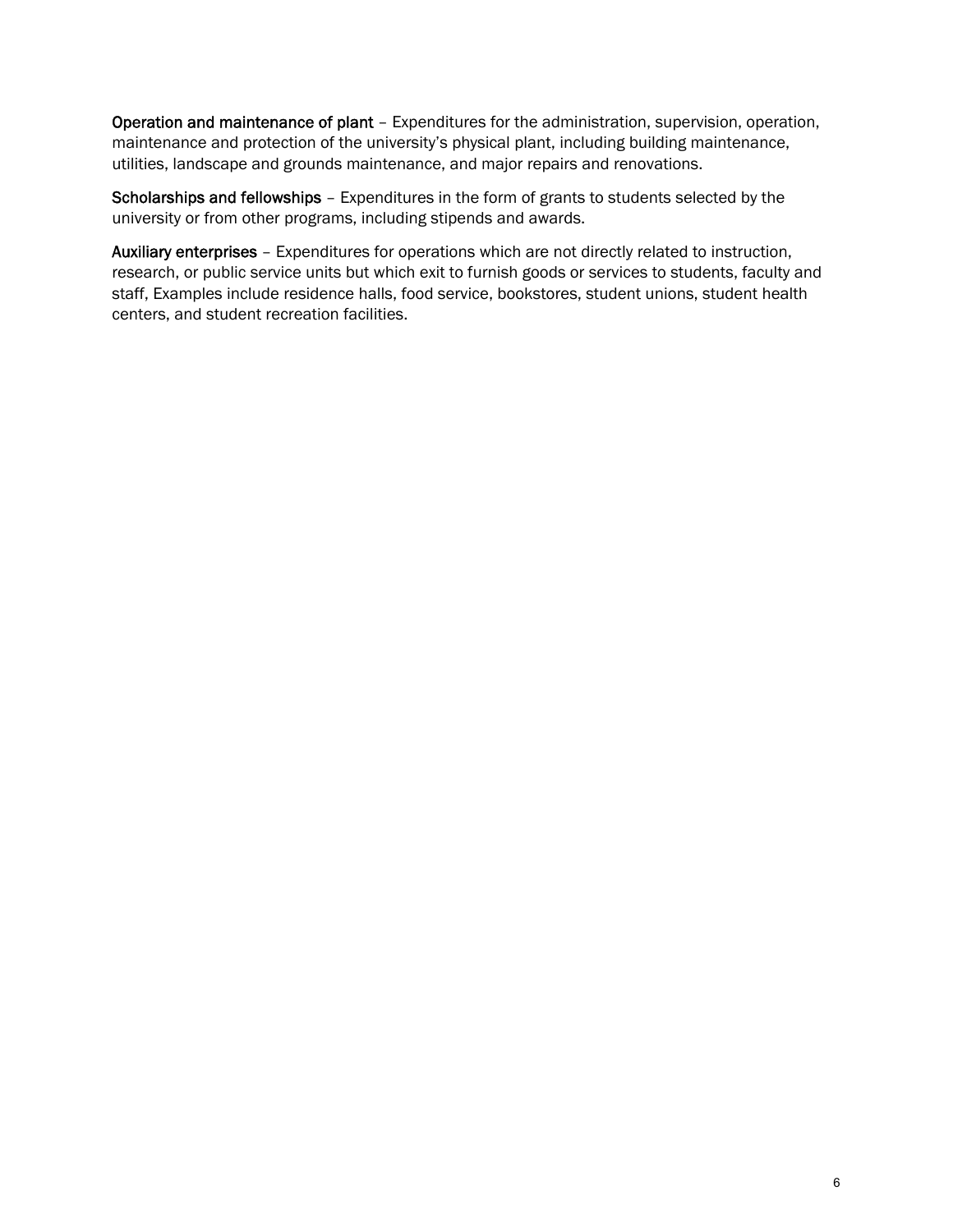### Southern Illinois University FY 2021 Operating Budget by Line Items and Major Fund Groups

|                                           | Appropriated<br><b>Funds</b> | Income<br><b>Funds</b> | Grants and<br>Contracts (1)   | <b>Indirect Cost</b><br>Recovery | <b>Revenue Bond</b><br>Operations | Self-Supporting<br><b>Activities</b> | <b>All Funds</b><br>2021 Totals |
|-------------------------------------------|------------------------------|------------------------|-------------------------------|----------------------------------|-----------------------------------|--------------------------------------|---------------------------------|
| Revenue                                   |                              |                        |                               |                                  |                                   |                                      |                                 |
| General Revenue (Tax Dollars)             | \$194,897,600                | \$0                    | \$0                           | \$0                              | \$0                               | \$0                                  | \$194,897,600                   |
| Tuition                                   | $\mathsf{O}$                 | 180,648,900            | 0                             | $\circ$                          | $\Omega$                          | 0                                    | 180,648,900                     |
| <b>Student Fees</b>                       | 0                            | 1,771,800              | 0                             | $\Omega$                         | 23,293,847                        | 44,070,814                           | 69,136,461                      |
| Interest Income                           | 0                            | 269,500                | 154,400                       | 380,000                          | 255,229                           | 1,704,520                            | 2,763,649                       |
| Sales & Services / Other Income           | 0                            | 2,160,400              | 123,238,820                   | 8,964,635                        | 104,462,913                       | 161,914,867                          | 400,741,635                     |
| <b>Total Revenue</b>                      | \$194,897,600                | \$184,850,600          | \$123,393,220                 | \$9,344,635                      | \$128,011,989                     | \$207,690,201                        | \$848,188,245                   |
| <b>Expenditures</b>                       |                              |                        |                               |                                  |                                   |                                      |                                 |
| <b>Personal Services</b>                  | \$184,901,885                | \$93,224,630           | \$28,960,185                  | \$5,168,852                      | \$57,552,491                      | \$139,872,766                        | \$509,680,809                   |
| Travel                                    | 33,016                       | 1,645,356              | 643,263                       | 342,122                          | 158,331                           | 3,101,286                            | 5,923,374                       |
| Equipment                                 | 14,225                       | 5,456,676              | 2,003,895                     | 1,125,070                        | 983,298                           | 5,934,787                            | 15,517,951                      |
| Commodities                               | 20,000                       | 6,287,348              | 2,967,564                     | 445,786                          | 5,218,361                         | 10,848,591                           | 25,787,650                      |
| <b>Contractual Services</b>               | 576,366                      | 43,756,396             | 16,759,439                    | 2,436,239                        | 35,821,383                        | 56,436,102                           | 155,785,925                     |
| Group Insurance                           | 4,899,075                    | 650,000                | 0                             | $\Omega$                         | 721,400                           | 755,000                              | 7,025,475                       |
| Operation of Automotive Equip             | 18,600                       | 939,001                | 353,545                       | 10,000                           | 106,268                           | 371,496                              | 1,798,910                       |
| Telecommunication                         | 28,411                       | 2,184,382              | 542,421                       | 39,122                           | 1,686,447                         | 1,403,654                            | 5,884,437                       |
| Social Security/Medicare                  | 1,062,222                    | 3,738,939              | $\circ$                       | $\circ$                          | 558,355                           | 1,402,263                            | 6,761,779                       |
| Permanent Improvements                    | $\mathsf{O}$                 | 793,409                | 8,573                         | 79,000                           | $\Omega$                          | 4,053,311                            | 4,934,293                       |
| <b>Other Expenses</b>                     | 3,328,800                    | 185,000                | 13,818,369                    | 1,097,998                        | 6,563,431                         | 14,402,006                           | 39,395,604                      |
| Awards & Grants                           | 15,000                       | 25,989,463             | 57,335,966                    | 49,100                           | 6,300                             | 4,569,784                            | 87,965,613                      |
| Transfers to Debt Service & Reserves      | 0                            | 0                      | 0                             | $\mathbf 0$                      | 27,680,478                        | 761,286                              | 28,441,764                      |
| <b>Total Expenditures &amp; Transfers</b> | \$194,897,600                | \$184,850,600          | \$123,393,220                 | \$10,793,289                     | \$137,056,543                     | \$243,912,332                        | \$894,903,584                   |
| Planned Operating Results (+/-)           | $\mathsf O$                  | 0                      | 0                             | (1,448,654)                      | (9,044,554)                       | (36, 222, 131)                       | (46, 715, 339)                  |
|                                           |                              |                        | <b>Fund Balance Available</b> | \$17,788,950                     | \$15,652,292                      | \$23,879,877                         |                                 |

(1) Grants and Contracts - Revenues received from external sources match expenditures over the life of the grant, therefore the cash balance is reflected as zero.

**Table A**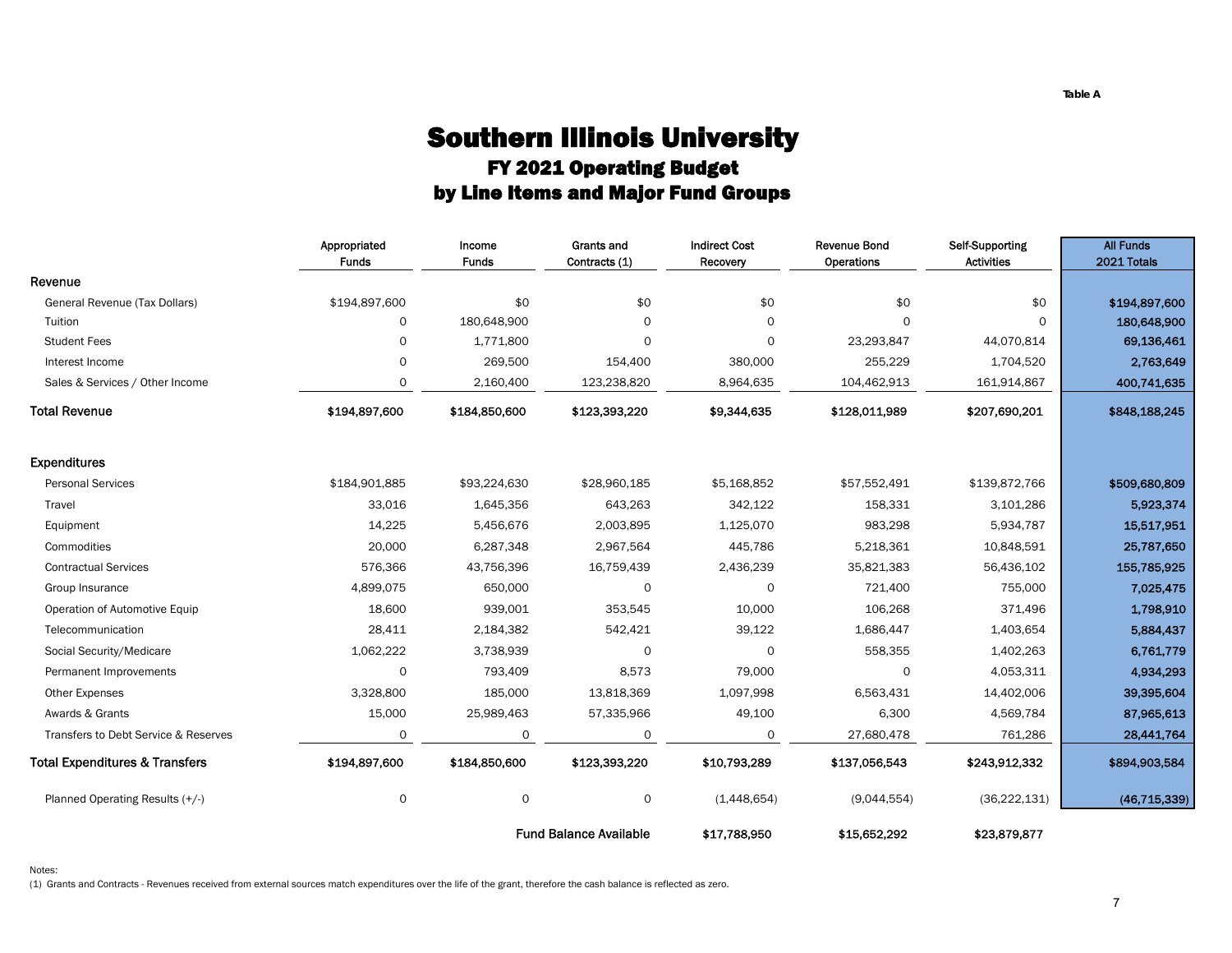### FY 2021 Operating Budget by Line Items and Major Fund Groups Southern Illinois University Carbondale

|                                           | Appropriated<br><b>Funds</b> | Income<br><b>Funds</b> | Grants and<br>Contracts (1)   | <b>Indirect Cost</b><br>Recovery | <b>Revenue Bond</b><br>Operations | Self-Supporting<br><b>Activities</b> | <b>All Funds</b><br>2021 Totals |
|-------------------------------------------|------------------------------|------------------------|-------------------------------|----------------------------------|-----------------------------------|--------------------------------------|---------------------------------|
| Revenue                                   |                              |                        |                               |                                  |                                   |                                      |                                 |
| General Revenue (Tax Dollars)             | \$96,933,300                 | \$0                    | \$0                           | \$0                              | \$0                               | \$0                                  | \$96,933,300                    |
| Tuition                                   | 0                            | 68,300,000             | $\Omega$                      | $\Omega$                         | $\Omega$                          | $\Omega$                             | 68,300,000                      |
| <b>Student Fees</b>                       | 0                            | 1,700,000              | $\Omega$                      | $\Omega$                         | 15,583,200                        | 19,920,200                           | 37,203,400                      |
| Interest Income                           | $\mathsf{O}$                 | $\mathsf{O}$           | 154,400                       | 55,000                           | 73,100                            | 515,400                              | 797,900                         |
| Sales & Services / Other Income           | 0                            | 0                      | 66,375,600                    | 2,374,600                        | 24,739,200                        | 30,410,700                           | 123,900,100                     |
| <b>Total Revenue</b>                      | \$96,933,300                 | \$70,000,000           | \$66,530,000                  | \$2,429,600                      | \$40,395,500                      | \$50,846,300                         | \$327,134,700                   |
| <b>Expenditures</b>                       |                              |                        |                               |                                  |                                   |                                      |                                 |
| <b>Personal Services</b>                  | \$93,168,700                 | \$28,604,300           | \$13,912,700                  | \$327,300                        | \$14,140,200                      | \$21,332,600                         | \$171,485,800                   |
| Travel                                    | 0                            | 785,700                | 437,200                       | 74,500                           | 16,100                            | 1,888,100                            | 3,201,600                       |
| Equipment                                 | 0                            | 2,227,000              | 1,405,400                     | 276,600                          | 261,400                           | 1,274,100                            | 5,444,500                       |
| Commodities                               | $\mathsf{O}$                 | 3,820,300              | 1,314,000                     | 73,800                           | 3,402,600                         | 3,403,700                            | 12,014,400                      |
| <b>Contractual Services</b>               | 0                            | 22,322,200             | 7,566,600                     | 1,247,300                        | 17,778,700                        | 21,737,300                           | 70,652,100                      |
| Group Insurance                           | 2,749,600                    | 0                      | 0                             | 0                                | 0                                 | $\circ$                              | 2,749,600                       |
| Operation of Automotive Equip             | 0                            | 434,700                | 336,200                       | 7,000                            | 27,000                            | 236,100                              | 1,041,000                       |
| Telecommunication                         | $\Omega$                     | 801,300                | 375,000                       | 9,900                            | 261,500                           | 590,300                              | 2,038,000                       |
| Social Security/Medicare                  | 1,000,000                    | 999,600                | $\Omega$                      | 0                                | 129,900                           | 131,800                              | 2,261,300                       |
| Permanent Improvements                    | 0                            | 0                      | 0                             | 0                                | 0                                 | 0                                    | $\mathbf 0$                     |
| <b>Other Expenses</b>                     | 0                            | 185,000                | 7,893,200                     | 397,600                          | 120,900                           | 5,399,700                            | 13,996,400                      |
| Awards & Grants                           | 15,000                       | 9,819,900              | 33,289,700                    | 15,600                           | 6,300                             | 2,901,600                            | 46,048,100                      |
| Transfers to Debt Service & Reserves      | $\mathbf 0$                  | 0                      | $\Omega$                      | 0                                | 10,892,000                        | $\Omega$                             | 10,892,000                      |
| <b>Total Expenditures &amp; Transfers</b> | \$96,933,300                 | \$70,000,000           | \$66,530,000                  | \$2,429,600                      | \$47,036,600                      | \$58,895,300                         | \$341,824,800                   |
| Planned Operating Results (+/-)           | 0                            | 0                      | $\circ$                       | 0                                | (6,641,100)                       | (8,049,000)                          | (14,690,100)                    |
|                                           |                              |                        | <b>Fund Balance Available</b> | \$3,844,900                      | \$313,400                         | (\$31,211,600)                       |                                 |

(1) Grants and Contracts - Revenues received from external sources match expenditures over the life of the grant, therefore the cash balance is reflected as zero.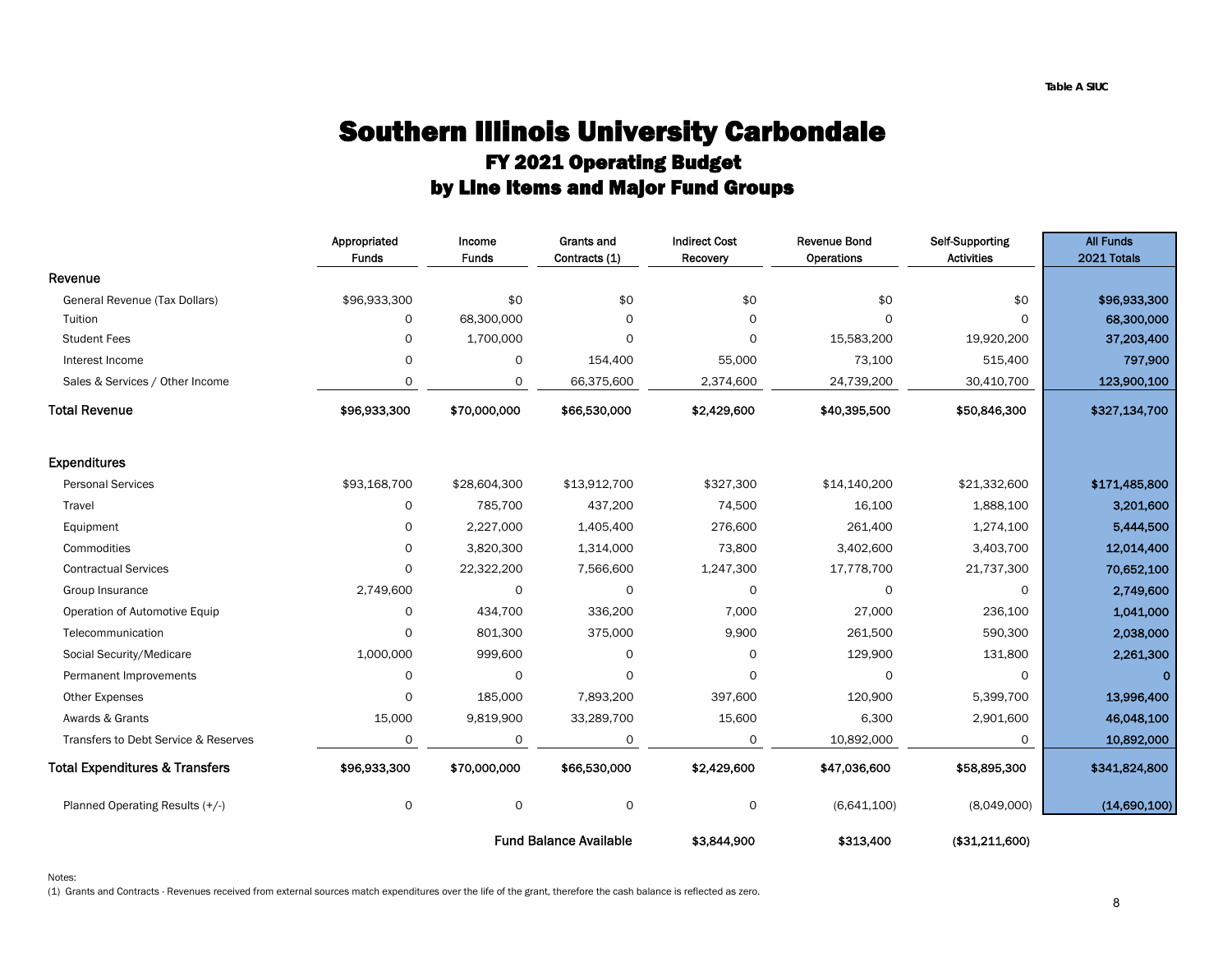### Southern Illinois University School of Medicine FY 2021 Operating Budget by Line Items and Major Fund Groups

|                                           | Appropriated | Income       | Grants and                    | <b>Indirect Cost</b> | <b>Revenue Bond</b> | Self-Supporting   | <b>All Funds</b> |
|-------------------------------------------|--------------|--------------|-------------------------------|----------------------|---------------------|-------------------|------------------|
|                                           | <b>Funds</b> | <b>Funds</b> | Contracts (1)                 | Recovery             | Operations          | <b>Activities</b> | 2021 Totals      |
| Revenue                                   |              |              |                               |                      |                     |                   |                  |
| General Revenue (Tax Dollars)             | \$35,953,600 | \$0          | \$0                           | \$0                  | \$0                 | \$0               | \$35,953,600     |
| Tuition                                   | 0            | 13,714,900   | $\Omega$                      | $\Omega$             | $\Omega$            | $\mathsf{O}$      | 13,714,900       |
| <b>Student Fees</b>                       | 0            | 71,800       | 0                             | $\Omega$             | $\Omega$            | $\Omega$          | 71,800           |
| Interest Income                           | 0            | 19,500       | 0                             | 325,000              | 35,000              | 140,300           | 519,800          |
| Sales & Services / Other Income           | $\circ$      | 0            | 14,000,000                    | 2,597,300            | 48,955,200          | 111,278,400       | 176,830,900      |
| <b>Total Revenue</b>                      | \$35,953,600 | \$13,806,200 | \$14,000,000                  | \$2,922,300          | \$48,990,200        | \$111,418,700     | \$227,091,000    |
| <b>Expenditures</b>                       |              |              |                               |                      |                     |                   |                  |
| <b>Personal Services</b>                  | \$34,876,800 | \$1,646,700  | \$4,636,200                   | \$4,027,100          | \$32,619,100        | \$103,166,000     | \$180,971,900    |
| Travel                                    | $\mathbf 0$  | 177,800      | 163,200                       | 38,000               | 110,100             | 732,700           | 1,221,800        |
| Equipment                                 | 0            | 557,000      | 127,000                       | 30,700               | 461,500             | 1,007,500         | 2,183,700        |
| Commodities                               | $\Omega$     | 422,200      | 1,203,500                     | 178,800              | 1,046,700           | 5,060,900         | 7,912,100        |
| <b>Contractual Services</b>               | 0            | 8,642,300    | 5,635,000                     | 239,100              | 11,045,100          | 23,962,100        | 49,523,600       |
| Group Insurance                           | $\Omega$     | 650,000      | 0                             | $\mathbf 0$          | 721,400             | 755,000           | 2,126,400        |
| Operation of Automotive Equip             | $\Omega$     | 43,200       | 200                           | $\Omega$             | 0                   | 4,000             | 47,400           |
| Telecommunication                         | 0            | 409,100      | 17,400                        | 26,800               | 603,100             | 370,400           | 1,426,800        |
| Social Security/Medicare                  | 0            | 575,000      | 0                             | $\mathbf 0$          | 426,600             | 1,185,000         | 2,186,600        |
| Permanent Improvements                    | $\circ$      | 0            | $\mathbf 0$                   | $\mathbf 0$          | 0                   | 100,000           | 100,000          |
| <b>Other Expenses</b>                     | 1,076,800    | $\Omega$     | 2,217,500                     | 21,000               | $\Omega$            | 1,000             | 3,316,300        |
| Awards & Grants                           | 0            | 682,900      | 0                             | 0                    | $\Omega$            | 57,900            | 740,800          |
| Transfers to Debt Service & Reserves      | $\circ$      | 0            | 0                             | $\Omega$             | 1,956,600           | 0                 | 1,956,600        |
| <b>Total Expenditures &amp; Transfers</b> | \$35,953,600 | \$13,806,200 | \$14,000,000                  | \$4,561,500          | \$48,990,200        | \$136,402,500     | \$253,714,000    |
| Planned Operating Results (+/-)           | 0            | 0            | 0                             | (1,639,200)          | 0                   | (24,983,800)      | (26, 623, 000)   |
|                                           |              |              | <b>Fund Balance Available</b> | \$11,705,454         | \$2,958,387         | \$13,211,908      |                  |

(1) Grants and Contracts - Revenues received from external sources match expenditures over the life of the grant, therefore the cash balance is reflected as zero.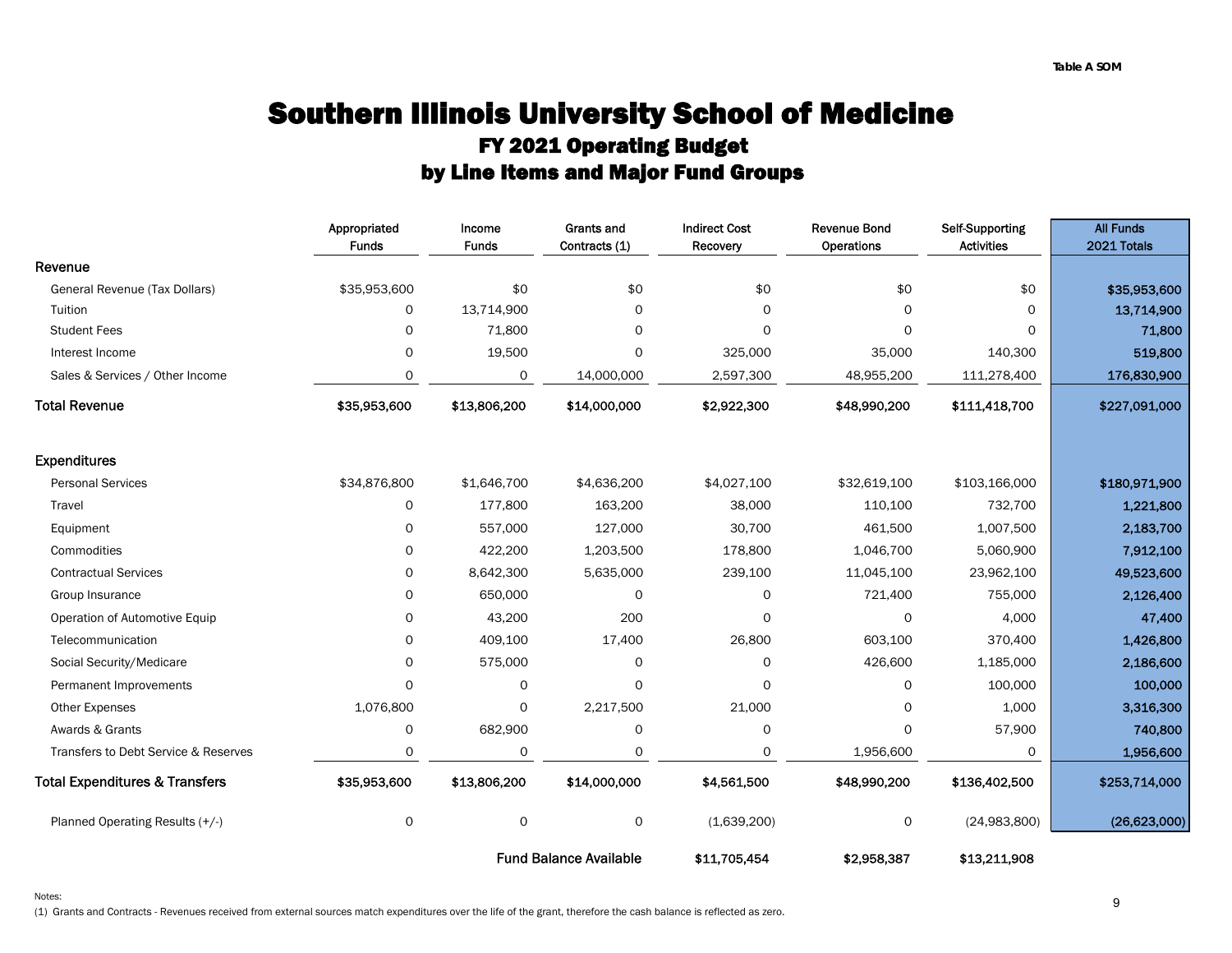### Southern Illinois University Edwardsville FY 2021 Operating Budget by Line Items and Major Fund Groups

|                                           | Appropriated<br><b>Funds</b> | Income<br><b>Funds</b> | <b>Grants and</b><br>Contracts (1) | <b>Indirect Cost</b><br>Recovery | <b>Revenue Bond</b><br>Operations | Self-Supporting<br><b>Activities</b> | <b>All Funds</b><br>2021 Totals |
|-------------------------------------------|------------------------------|------------------------|------------------------------------|----------------------------------|-----------------------------------|--------------------------------------|---------------------------------|
| Revenue                                   |                              |                        |                                    |                                  |                                   |                                      |                                 |
| General Revenue (Tax Dollars)             | \$58,491,000                 | \$0                    | \$0                                | \$0                              | \$0                               | \$0                                  | \$58,491,000                    |
| Tuition                                   | 0                            | 98,634,000             | 0                                  | 0                                | $\Omega$                          | $\Omega$                             | 98,634,000                      |
| <b>Student Fees</b>                       | $\circ$                      | $\circ$                | $\mathsf{O}$                       | 0                                | 7,710,647                         | 24,150,614                           | 31,861,261                      |
| Interest Income                           | $\mathsf{O}$                 | 250,000                | $\circ$                            | $\circ$                          | 147,129                           | 815,388                              | 1,212,517                       |
| Sales & Services / Other Income           | 0                            | 2,160,400              | 42,863,220                         | 3,922,735                        | 30,768,513                        | 18,601,604                           | 98,316,472                      |
| <b>Total Revenue</b>                      | \$58,491,000                 | \$101,044,400          | \$42,863,220                       | \$3,922,735                      | \$38,626,289                      | \$43,567,606                         | \$288,515,250                   |
| <b>Expenditures</b>                       |                              |                        |                                    |                                  |                                   |                                      |                                 |
| <b>Personal Services</b>                  | \$53,821,700                 | \$62,973,630           | \$10,411,285                       | \$814,452                        | \$10,793,191                      | \$14,347,282                         | \$153,161,540                   |
| Travel                                    | 0                            | 681,856                | 42,863                             | 228,622                          | 32,131                            | 459.986                              | 1,445,458                       |
| Equipment                                 | $\mathsf{O}$                 | 2,672,676              | 471,495                            | 816,770                          | 260,398                           | 3,636,387                            | 7,857,726                       |
| Commodities                               | $\mathsf{O}$                 | 2,044,848              | 450,064                            | 192,186                          | 769,061                           | 2,376,991                            | 5,833,150                       |
| <b>Contractual Services</b>               | 311,000                      | 12,791,896             | 3,557,839                          | 882,839                          | 6,997,583                         | 10,143,116                           | 34,684,273                      |
| Group Insurance                           | 2,106,300                    | $\circ$                | $\circ$                            | 0                                | 0                                 | $\Omega$                             | 2,106,300                       |
| Operation of Automotive Equip             | 0                            | 461,101                | 17,145                             | 3,000                            | 79,268                            | 100,471                              | 660,985                         |
| Telecommunication                         | 0                            | 973,982                | 150,021                            | 2,422                            | 821,847                           | 436,954                              | 2,385,226                       |
| Social Security/Medicare                  | 0                            | 2,164,339              | $\Omega$                           | 0                                | 1,855                             | 85,463                               | 2,251,657                       |
| Permanent Improvements                    | $\mathsf{O}$                 | 793,409                | 8,573                              | 79,000                           | 0                                 | 3,953,311                            | 4,834,293                       |
| <b>Other Expenses</b>                     | 2,252,000                    | 0                      | 3,707,669                          | 679,398                          | 6,442,531                         | 8,845,406                            | 21,927,004                      |
| Awards & Grants                           | 0                            | 15,486,663             | 24,046,266                         | 33,500                           | 0                                 | 1,610,284                            | 41,176,713                      |
| Transfers to Debt Service & Reserves      | 0                            | 0                      | 0                                  | 0                                | 14,831,878                        | 761,286                              | 15,593,164                      |
| <b>Total Expenditures &amp; Transfers</b> | \$58,491,000                 | \$101,044,400          | \$42,863,220                       | \$3,732,189                      | \$41,029,743                      | \$46,756,937                         | \$293,917,489                   |
| Planned Operating Results (+/-)           | $\mathsf O$                  | $\mathsf{o}$           | $\circ$                            | 190,546                          | $(2,403,454)$ *                   | $(3,189,331)$ **                     | (5,402,239)                     |
|                                           |                              |                        | <b>Fund Balance Available</b>      | \$1,967,083                      | \$12,380,505                      | \$40,991,256                         |                                 |

Notes:

(1) Grants and Contracts - Revenues received from external sources match expenditures over the life of the grant, therefore the cash balance is reflected as zero.

\* The negative Planned Operating Result for Revenue Bond Operations includes \$350,000 in approved non-mandatory transfers to RRR, planned draw down of prior year cash reserves in Housing, University Center, and Student Suc

and projected revenue declines and increased expenses related to the impact of COVID-19 on Revenue Bond units.

\*\* The negative Planned Operating Result for Self-Supporting Activities is primarily due to projected revenue declines and increased expenses related to the impact of COVID-19 on Self-Supporting units such as the School of Information Technology Services. Also, a planned draw down of prior year cash reserves for the student fee units is projected in order to cover increasing expenses. Additional expenses are also projected for the constructi the new, Board approved School of Dental Medicine Advanced Care Clinic.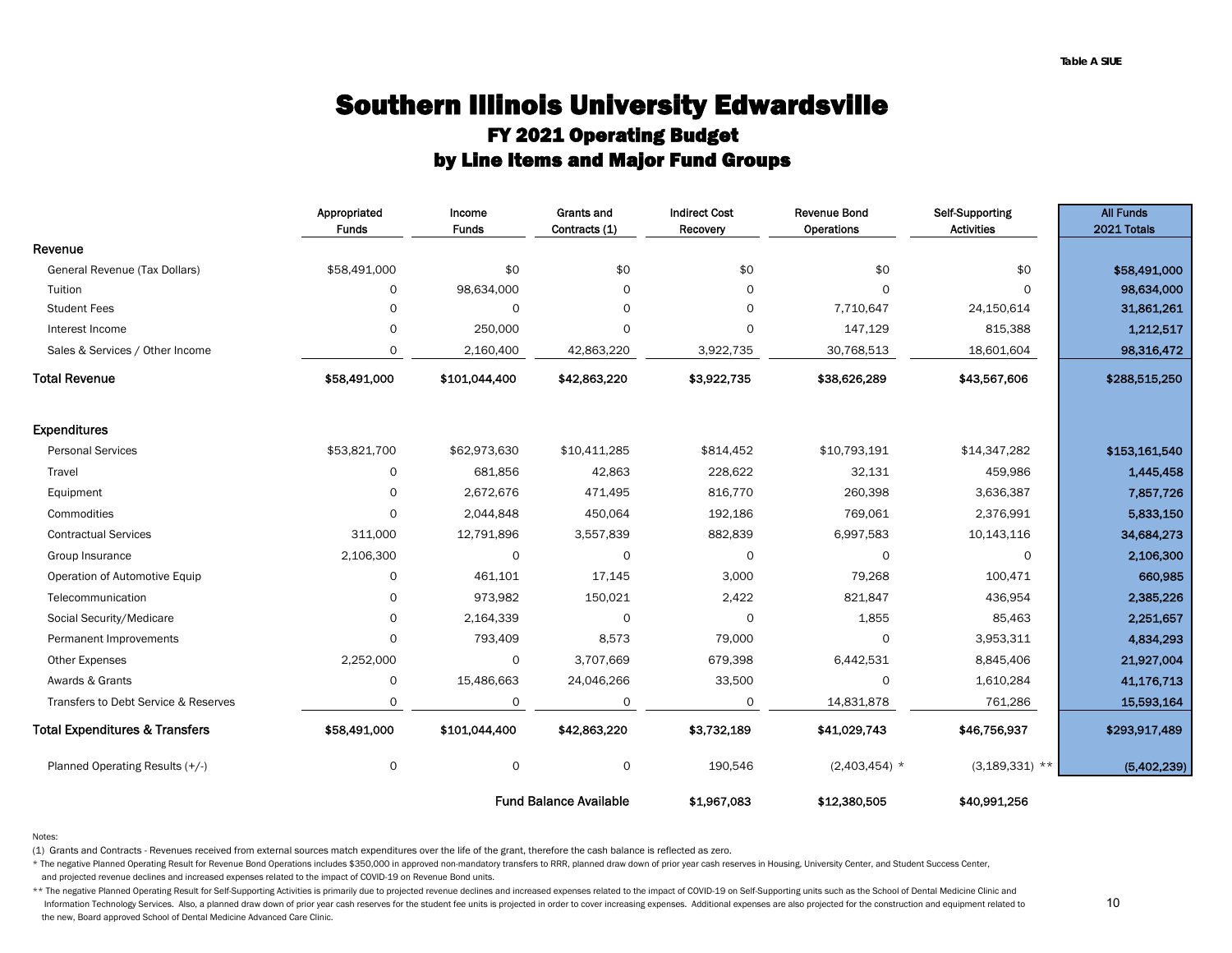### Southern Illinois University Administration & University Wide FY 2021 Operating Budget by Line Items and Major Fund Groups

|                                           | Appropriated<br><b>Funds</b> | Income<br><b>Funds</b> | Grants and<br>Contracts       | <b>Indirect Cost</b><br>Recovery | <b>Revenue Bond</b><br>Operations | Self-Supporting<br><b>Activities</b> | <b>All Funds</b><br>2021 Totals |
|-------------------------------------------|------------------------------|------------------------|-------------------------------|----------------------------------|-----------------------------------|--------------------------------------|---------------------------------|
| Revenue                                   |                              |                        |                               |                                  |                                   |                                      |                                 |
| General Revenue (Tax Dollars)             | \$3,519,700                  | \$0                    | \$0                           | \$0                              | \$0                               | \$0                                  | \$3,519,700                     |
| Tuition                                   | 0                            | $\mathsf{o}$           | $\mathbf 0$                   | $\Omega$                         | $\mathsf{o}$                      | $\Omega$                             | $\mathbf{O}$                    |
| <b>Student Fees</b>                       | 0                            | $\mathsf{o}$           | $\circ$                       | $\Omega$                         | $\mathsf{o}$                      | $\Omega$                             | $\mathbf{0}$                    |
| Interest Income                           | $\mathbf 0$                  | $\circ$                | $\mathbf 0$                   | $\Omega$                         | $\mathsf{O}$                      | 233,432                              | 233,432                         |
| Sales & Services / Other Income           | 0                            | 0                      | $\mathsf{o}$                  | 70,000                           | 0                                 | 1,624,163                            | 1,694,163                       |
| <b>Total Revenue</b>                      | \$3,519,700                  | \$0                    | \$0                           | \$70,000                         | \$0                               | \$1,857,595                          | \$5,447,295                     |
| <b>Expenditures</b>                       |                              |                        |                               |                                  |                                   |                                      |                                 |
| <b>Personal Services</b>                  | \$3,034,685                  | \$0                    | \$0                           | \$0                              | \$0                               | \$1,026,884                          | \$4,061,569                     |
| Travel                                    | 33,016                       | 0                      | $\mathbf 0$                   | 1,000                            | 0                                 | 20,500                               | 54,516                          |
| Equipment                                 | 14,225                       | 0                      | $\mathbf 0$                   | 1,000                            | 0                                 | 16,800                               | 32,025                          |
| Commodities                               | 20,000                       | $\mathsf{O}$           | $\mathsf{o}$                  | 1,000                            | 0                                 | 7,000                                | 28,000                          |
| <b>Contractual Services</b>               | 265,366                      | 0                      | $\mathsf O$                   | 67,000                           | 0                                 | 593,586                              | 925,952                         |
| Group Insurance                           | 43,175                       | 0                      | $\mathbf 0$                   | $\mathsf{O}$                     | 0                                 | 0                                    | 43,175                          |
| Operation of Automotive Equip             | 18,600                       | 0                      | $\mathsf{o}$                  | 0                                | 0                                 | 30,925                               | 49,525                          |
| Telecommunication                         | 28,411                       | 0                      | 0                             | 0                                | 0                                 | 6,000                                | 34,411                          |
| Social Security/Medicare                  | 62,222                       | 0                      | 0                             | $\Omega$                         | $\mathsf{o}$                      | $\Omega$                             | 62,222                          |
| Permanent Improvements                    | 0                            | $\mathsf{O}$           | $\mathbf 0$                   | $\Omega$                         | $\mathsf{o}$                      | 0                                    | $\mathbf{O}$                    |
| Other Expenses                            | $\mathbf 0$                  | $\Omega$               | $\Omega$                      | $\Omega$                         | $\mathsf{o}$                      | 155,900                              | 155,900                         |
| Awards & Grants                           | $\mathbf 0$                  | $\mathsf{o}$           | $\mathbf 0$                   | $\Omega$                         | $\mathsf{o}$                      | $\Omega$                             | $\mathbf{O}$                    |
| Transfers to Debt Service & Reserves      | $\Omega$                     | $\mathsf{o}$           | $\Omega$                      | $\Omega$                         | $\Omega$                          | $\Omega$                             | $\mathbf{0}$                    |
| <b>Total Expenditures &amp; Transfers</b> | \$3,519,700                  | \$0                    | \$0                           | \$70,000                         | \$0                               | \$1,857,595                          | \$5,447,295                     |
| Planned Operating Results (+/-)           | 0                            | $\mathsf{o}$           | $\mathsf O$                   | 0                                | 0                                 | 0                                    | $\mathbf{O}$                    |
|                                           |                              |                        | <b>Fund Balance Available</b> | \$271,513                        | \$0                               | \$888,313                            |                                 |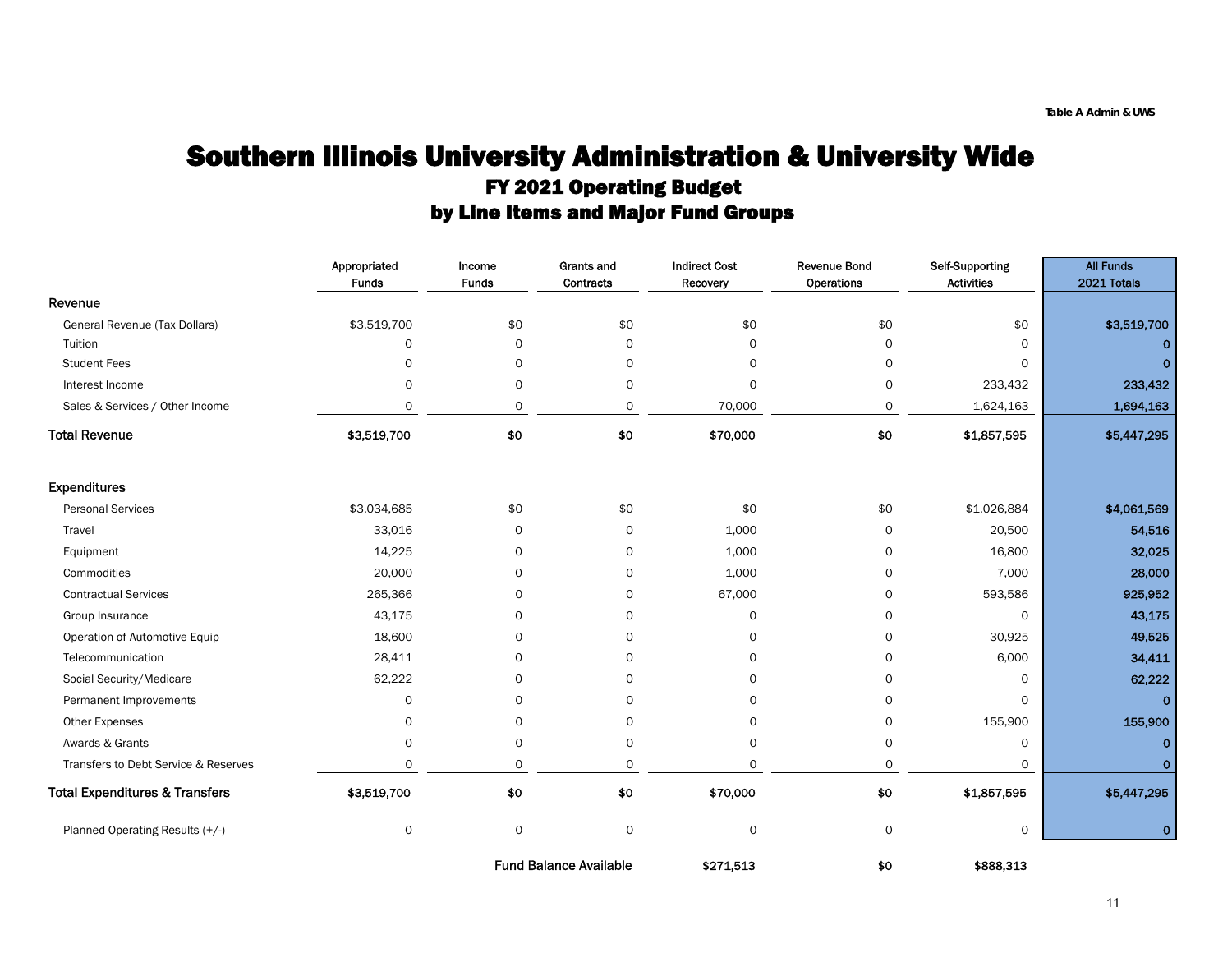### Southern Illinois University Revenues and Expenses by Unrestricted/Restricted Funds

| <b>Revenues by Sources</b>          |     | 2020        | 2021              | \$ Change      | % Change |
|-------------------------------------|-----|-------------|-------------------|----------------|----------|
|                                     |     |             |                   |                |          |
| <b>Unrestricted Funds</b>           |     |             |                   |                |          |
| State appropriations (tax dollars)  | \$  | 194,899,600 | \$<br>194,897,600 | (2,000)        | 0.0%     |
| Tuition (Income fund)               |     |             |                   |                |          |
| On-Campus                           |     | 157,707,300 | 149,414,100       | (8,293,200)    | $-5.3%$  |
| Off-Campus                          |     | 27,343,900  | 31,326,100        | 3,982,200      | 14.6%    |
| Other Income                        |     | 4,537,300   | 4,110,400         | (426,900)      | $-9.4%$  |
| Indirect cost recovery              |     | 15,144,744  | 9,344,635         | (5,800,109)    | $-38.3%$ |
| Self-supporting activities          |     | 215,392,228 | 207,690,201       | (7,702,027)    | $-3.6%$  |
| Subtotal Unrestricted Funds         |     | 615,025,072 | 596,783,036       | (18, 242, 036) | $-3.0%$  |
|                                     |     |             |                   |                |          |
| <b>Restricted Funds</b>             |     |             |                   |                |          |
| External grants and contracts       |     | 128,640,524 | 123,393,220       | (5,247,304)    | $-4.1%$  |
| Revenue Bond operations/auxiliaries |     | 129,643,690 | 128,011,989       | (1,631,701)    | $-1.3%$  |
| <b>Subtotal Restricted Funds</b>    |     | 258,284,214 | 251,405,209       | (6,879,005)    | $-2.7%$  |
| <b>CAMPUS TOTAL INCOME</b>          | \$. | 873,309,286 | \$<br>848,188,245 | (25, 121, 041) | $-2.9%$  |

| <b>Expenditures</b>                    | 2020              | 2021              | \$ Change     | % Change |
|----------------------------------------|-------------------|-------------------|---------------|----------|
| <b>Unrestricted Funds</b>              |                   |                   |               |          |
| Personal services                      | 405,974,108<br>\$ | \$<br>423,168,133 | 17,194,025    | 4.2%     |
| Equipment                              | 11,669,235        | 12,530,758        | 861,523       | 7.4%     |
| Commodities/supplies                   | 17,412,073        | 17,601,725        | 189.652       | 1.1%     |
| Contractual services                   | 102,546,951       | 103,205,103       | 658.152       | 0.6%     |
| Awards and grants                      | 30,407,433        | 30,623,347        | 215,914       | 0.7%     |
| Other expenses                         | 55,989,991        | 46,563,469        | (9,426,522)   | $-16.8%$ |
| Transfers to debt service and reserves | 296,286           | 761,286           | 465,000       | 156.9%   |
| <b>Subtotal Unrestricted Funds</b>     | 624,296,077       | 634,453,821       | 10,157,744    | 1.6%     |
|                                        |                   |                   |               |          |
| <b>Restricted Funds</b>                |                   |                   |               |          |
| Personal services                      | 84,989,259        | 86,512,676        | 1.523.417     | 1.8%     |
| Equipment                              | 2,765,194         | 2,987,193         | 221.999       | 8.0%     |
| Commodities/supplies                   | 8,398,281         | 8,185,925         | (212, 356)    | $-2.5%$  |
| Contractual services                   | 53,827,856        | 52,580,822        | (1,247,034)   | $-2.3%$  |
| Awards and grants                      | 59,387,135        | 57,342,266        | (2,044,869)   | $-3.4%$  |
| Other expenses                         | 27,725,422        | 25,160,403        | (2,565,019)   | $-9.3%$  |
| Transfers to debt service and reserves | 28.528.619        | 27.680.478        | (848.141)     | $-3.0%$  |
| <b>Subtotal Restricted Funds</b>       | 265,621,766       | 260,449,763       | (5, 172, 003) | $-1.9%$  |
|                                        |                   |                   |               |          |
| <b>CAMPUS TOTAL EXPENDITURES</b>       | 889.917.843<br>\$ | 894.903.584<br>\$ | 4.985.741     | 0.6%     |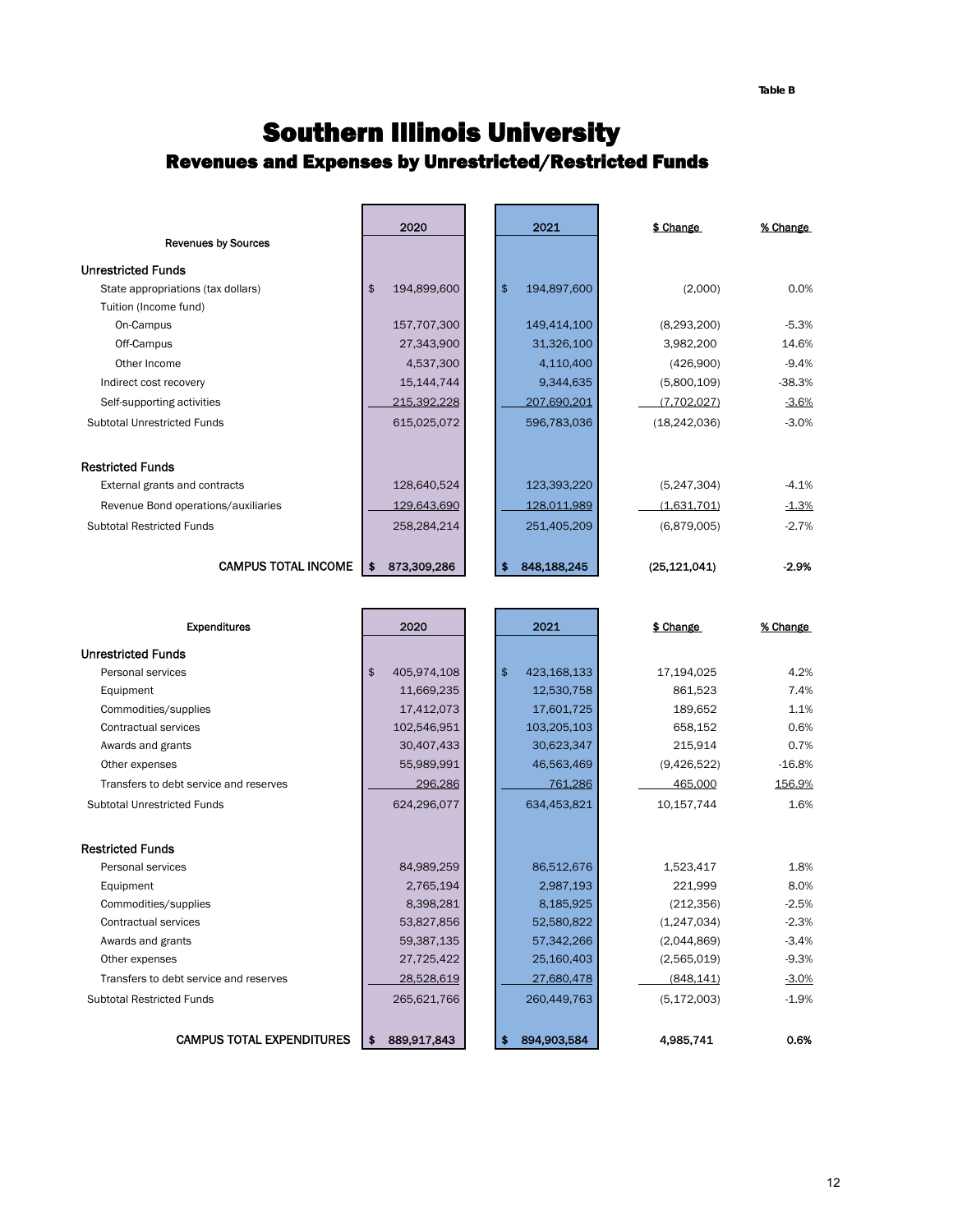### Southern Illinois University Carbondale Revenues and Expenses by Unrestricted/Restricted Funds

|                                     |                | 2020        | 2021              | \$ Change    | % Change |
|-------------------------------------|----------------|-------------|-------------------|--------------|----------|
| <b>Revenues by Sources</b>          |                |             |                   |              |          |
| <b>Unrestricted Funds</b>           |                |             |                   |              |          |
| State appropriations (tax dollars)  | $\mathfrak{s}$ | 96,935,300  | \$<br>96,933,300  | (2,000)      | 0.0%     |
| Tuition (Income fund)               |                |             |                   |              |          |
| On-Campus                           |                | 56,000,000  | 49,800,000        | (6,200,000)  | $-11.1%$ |
| Off-Campus                          |                | 18,500,000  | 18,500,000        |              | 0.0%     |
| Other Income                        |                | 2,000,000   | 1,700,000         | (300,000)    | $-15.0%$ |
| Indirect cost recovery              |                | 2,619,400   | 2,429,600         | (189, 800)   | $-7.2%$  |
| Self-supporting activities          |                | 52,354,700  | 50,846,300        | (1,508,400)  | $-2.9%$  |
| Subtotal Unrestricted Funds         |                | 228,409,400 | 220,209,200       | (8,200,200)  | $-3.6%$  |
| <b>Restricted Funds</b>             |                |             |                   |              |          |
| External grants and contracts       |                | 68,439,000  | 66,530,000        | (1,909,000)  | $-2.8%$  |
| Revenue Bond operations/auxiliaries |                | 42,164,400  | 40,395,500        | (1,768,900)  | $-4.2%$  |
| <b>Subtotal Restricted Funds</b>    |                | 110,603,400 | 106,925,500       | (3,677,900)  | $-3.3%$  |
| <b>CAMPUS TOTAL INCOME</b>          | \$             | 339,012,800 | \$<br>327,134,700 | (11,878,100) | $-3.5%$  |

| <b>Expenditures</b>                    | 2020              | 2021               | \$ Change      | % Change |
|----------------------------------------|-------------------|--------------------|----------------|----------|
| <b>Unrestricted Funds</b>              |                   |                    |                |          |
| Personal services                      | \$<br>147,942,900 | \$<br>143,432,900  | (4,510,000)    | $-3.0%$  |
| Equipment                              | 4,314,600         | 3,777,700          | (536,900)      | $-12.4%$ |
| Commodities/supplies                   | 7,782,800         | 7,297,800          | (485,000)      | $-6.2%$  |
| Contractual services                   | 44,560,300        | 45,306,800         | 746,500        | 1.7%     |
| Awards and grants                      | 13,640,600        | 12,752,100         | (888, 500)     | $-6.5%$  |
| Other expenses                         | 20,224,700        | 15,690,900         | (4,533,800)    | $-22.4%$ |
| Transfers to debt service and reserves | 0                 | <u>0</u>           | 0              | 0.0%     |
| <b>Subtotal Unrestricted Funds</b>     | 238,465,900       | 228,258,200        | (10, 207, 700) | $-4.3%$  |
|                                        |                   |                    |                |          |
| <b>Restricted Funds</b>                |                   |                    |                |          |
| Personal services                      | 28,335,500        | 28,052,900         | (282,600)      | $-1.0%$  |
| Equipment                              | 1,229,400         | 1,666,800          | 437.400        | 35.6%    |
| Commodities/supplies                   | 4,793,600         | 4,716,600          | (77,000)       | $-1.6%$  |
| Contractual services                   | 25,585,700        | 25,345,300         | (240, 400)     | $-0.9%$  |
| Awards and grants                      | 34,068,700        | 33,296,000         | (772, 700)     | $-2.3%$  |
| Other expenses                         | 10,754,700        | 9,597,000          | (1, 157, 700)  | $-10.8%$ |
| Transfers to debt service and reserves | 11,530,700        | 10,892,000         | (638, 700)     | $-5.5%$  |
| <b>Subtotal Restricted Funds</b>       | 116,298,300       | 113,566,600        | (2,731,700)    | $-2.3%$  |
|                                        |                   |                    |                |          |
| <b>CAMPUS TOTAL EXPENDITURES</b>       | \$<br>354,764,200 | 341,824,800<br>\$. | (12,939,400)   | $-3.6%$  |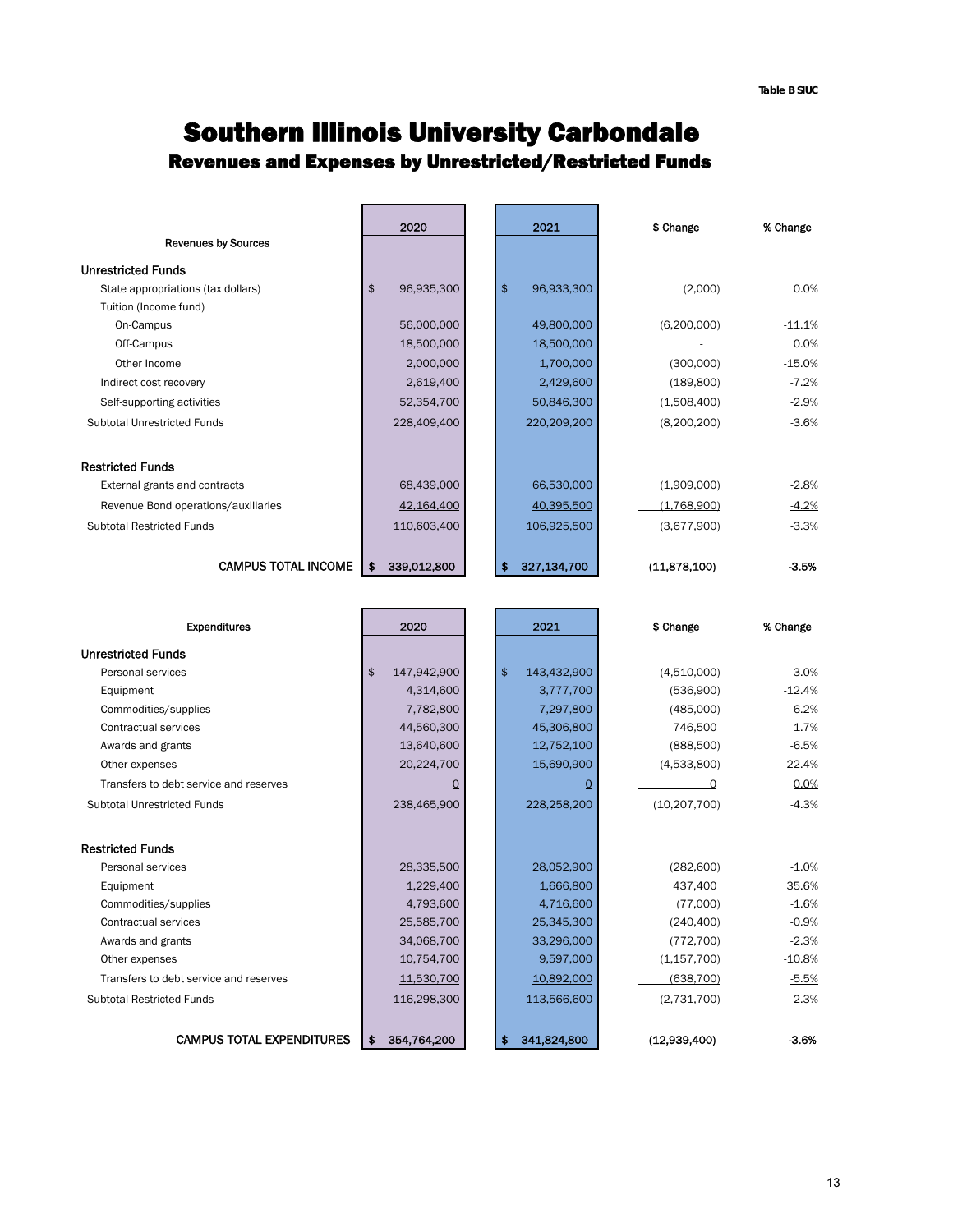### Southern Illinois University School of Medicine Revenues and Expenses by Unrestricted/Restricted Funds

|                                     | 2020                         | 2021              | \$ Change      | % Change |
|-------------------------------------|------------------------------|-------------------|----------------|----------|
| <b>Revenues by Sources</b>          |                              |                   |                |          |
| <b>Unrestricted Funds</b>           |                              |                   |                |          |
| State appropriations (tax dollars)  | $\mathfrak{s}$<br>35,953,600 | \$<br>35,953,600  |                | 0.0%     |
| Tuition (Income fund)               |                              |                   |                |          |
| On-Campus                           | 13,439,300                   | 13,806,200        | 366,900        | 2.7%     |
| Off-Campus                          | 0                            | $\Omega$          | O              | 0.0%     |
| Other Income                        | O                            | $\Omega$          |                | #DIV/0!  |
| Indirect cost recovery              | 9,056,400                    | 2,922,300         | (6, 134, 100)  | $-67.7%$ |
| Self-supporting activities          | 115,915,900                  | 111,418,700       | (4,497,200)    | $-3.9%$  |
| Subtotal Unrestricted Funds         | 174,365,200                  | 164,100,800       | (10, 264, 400) | $-5.9%$  |
| <b>Restricted Funds</b>             |                              |                   |                |          |
| External grants and contracts       | 14,000,000                   | 14,000,000        | O              | 0.0%     |
| Revenue Bond operations/auxiliaries | 45,260,900                   | 48,990,200        | 3,729,300      | 8.2%     |
| <b>Subtotal Restricted Funds</b>    | 59,260,900                   | 62,990,200        | 3,729,300      | 6.3%     |
| <b>CAMPUS TOTAL INCOME</b>          | 233,626,100<br>\$            | \$<br>227,091,000 | (6,535,100)    | $-2.8%$  |

| <b>Expenditures</b>                    | 2020              | 2021               | \$ Change  | % Change |
|----------------------------------------|-------------------|--------------------|------------|----------|
| <b>Unrestricted Funds</b>              |                   |                    |            |          |
| Personal services                      | \$<br>124,583,100 | \$<br>143,716,600  | 19,133,500 | 15.4%    |
| Equipment                              | 1,606,400         | 1,595,200          | (11,200)   | $-0.7%$  |
| Commodities/supplies                   | 4,871,200         | 5,661,900          | 790.700    | 16.2%    |
| Contractual services                   | 29,110,200        | 32,843,500         | 3,733,300  | 12.8%    |
| Awards and grants                      | 833,300           | 740,800            | (92,500)   | $-11.1%$ |
| Other expenses                         | 5,684,300         | 6,165,800          | 481,500    | 8.5%     |
| Transfers to debt service and reserves | <u>0</u>          | $\Omega$           | $\Omega$   | 0.0%     |
| <b>Subtotal Unrestricted Funds</b>     | 166,688,500       | 190,723,800        | 24,035,300 | 14.4%    |
|                                        |                   |                    |            |          |
| <b>Restricted Funds</b>                |                   |                    |            |          |
| Personal services                      | 34,364,200        | 37,255,300         | 2.891.100  | 8.4%     |
| Equipment                              | 645,500           | 588,500            | (57,000)   | $-8.8%$  |
| Commodities/supplies                   | 2,365,700         | 2,250,200          | (115,500)  | $-4.9%$  |
| Contractual services                   | 15,878,500        | 16,680,100         | 801,600    | 5.0%     |
| Awards and grants                      | 0                 | $\Omega$           | 0          | 0.0%     |
| Other expenses                         | 4,076,100         | 4,259,500          | 183,400    | 4.5%     |
| Transfers to debt service and reserves | 1,930,900         | 1.956.600          | 25.700     | 1.3%     |
| <b>Subtotal Restricted Funds</b>       | 59,260,900        | 62,990,200         | 3,729,300  | 6.3%     |
|                                        |                   |                    |            |          |
| <b>CAMPUS TOTAL EXPENDITURES</b>       | 225.949.400<br>\$ | \$.<br>253.714.000 | 27.764.600 | 12.3%    |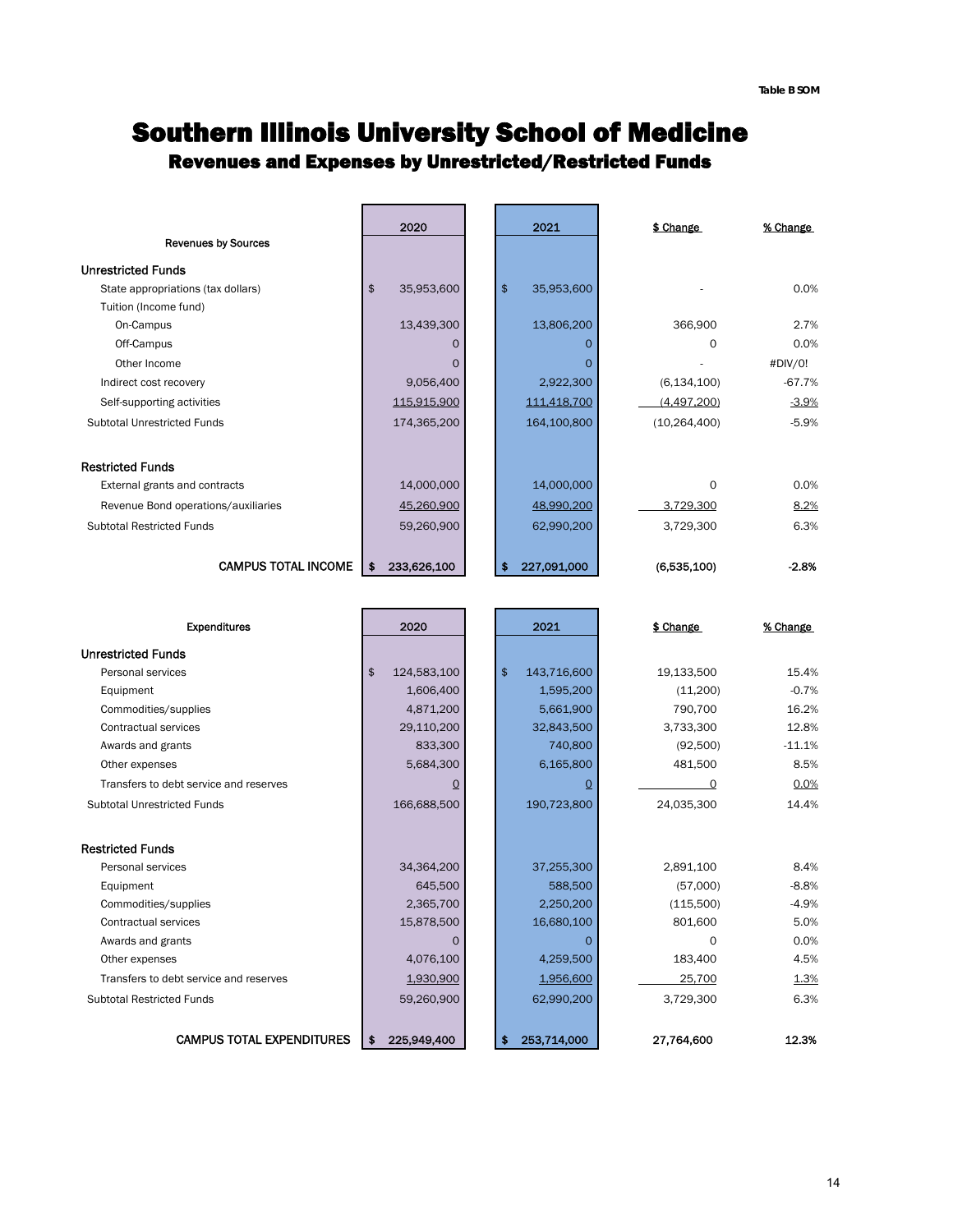### Southern Illinois University Edwardsville Revenues and Expenses by Unrestricted/Restricted Funds

 $\mathbf{r}$ 

|                                     |               | 2020        | 2021                        | \$ Change   | % Change |
|-------------------------------------|---------------|-------------|-----------------------------|-------------|----------|
| <b>Revenues by Sources</b>          |               |             |                             |             |          |
| <b>Unrestricted Funds</b>           |               |             |                             |             |          |
| State appropriations (tax dollars)  | $\frac{2}{3}$ | 58,491,000  | $\frac{1}{2}$<br>58,491,000 |             | 0.0%     |
| Tuition (Income fund)               |               |             |                             |             |          |
| On-Campus                           |               | 88,268,000  | 85,807,900                  | (2,460,100) | $-2.8%$  |
| Off-Campus                          |               | 8,843,900   | 12,826,100                  | 3,982,200   | 45.0%    |
| Other Income                        |               | 2,537,300   | 2,410,400                   | (126,900)   | $-5.0%$  |
| Indirect cost recovery              |               | 3,398,944   | 3,922,735                   | 523,791     | 15.4%    |
| Self-supporting activities          |               | 45,264,130  | 43,567,606                  | (1,696,524) | $-3.7%$  |
| Subtotal Unrestricted Funds         |               | 206,803,274 | 207,025,741                 | 222,467     | 0.1%     |
| <b>Restricted Funds</b>             |               |             |                             |             |          |
| External grants and contracts       |               | 46,201,524  | 42,863,220                  | (3,338,304) | $-7.2%$  |
| Revenue Bond operations/auxiliaries |               | 42,218,390  | 38,626,289                  | (3,592,101) | $-8.5%$  |
| <b>Subtotal Restricted Funds</b>    |               | 88,419,914  | 81,489,509                  | (6,930,405) | $-7.8%$  |
| <b>CAMPUS TOTAL INCOME</b>          | \$            | 295,223,188 | \$<br>288,515,250           | (6,707.938) | $-2.3%$  |

| <b>Expenditures</b>                    | 2020              | 2021              | \$ Change     | % Change |
|----------------------------------------|-------------------|-------------------|---------------|----------|
| <b>Unrestricted Funds</b>              |                   |                   |               |          |
| Personal services                      | \$<br>129,406,636 | \$<br>131,957,064 | 2.550.428     | 2.0%     |
| Equipment                              | 5,714,835         | 7,125,833         | 1,410,998     | 24.7%    |
| Commodities/supplies                   | 4,727,073         | 4,614,025         | (113,048)     | $-2.4%$  |
| Contractual services                   | 27,884,016        | 24,128,851        | (3,755,165)   | $-13.5%$ |
| Awards and grants                      | 15,933,533        | 17,130,447        | 1,196,914     | 7.5%     |
| Other expenses                         | 29,732,100        | 24,307,020        | (5,425,080)   | $-18.2%$ |
| Transfers to debt service and reserves | 296,286           | 761.286           | 465.000       | 156.9%   |
| Subtotal Unrestricted Funds            | 213,694,479       | 210,024,526       | (3,669,953)   | $-1.7%$  |
|                                        |                   |                   |               |          |
| <b>Restricted Funds</b>                |                   |                   |               |          |
| Personal services                      | 22,289,559        | 21,204,476        | (1,085,083)   | $-4.9%$  |
| Equipment                              | 890,294           | 731,893           | (158, 401)    | $-17.8%$ |
| Commodities/supplies                   | 1,238,981         | 1,219,125         | (19, 856)     | $-1.6%$  |
| Contractual services                   | 12,363,656        | 10,555,422        | (1,808,234)   | $-14.6%$ |
| Awards and grants                      | 25,318,435        | 24,046,266        | (1,272,169)   | $-5.0%$  |
| Other expenses                         | 12,894,622        | 11,303,903        | (1,590,719)   | $-12.3%$ |
| Transfers to debt service and reserves | 15,067,019        | 14,831,878        | (235, 141)    | $-1.6%$  |
| <b>Subtotal Restricted Funds</b>       | 90,062,566        | 83,892,963        | (6, 169, 603) | $-6.9%$  |
| <b>CAMPUS TOTAL EXPENDITURES</b>       | \$<br>303,757,045 | 293,917,489<br>\$ | (9,839,556)   | $-3.2%$  |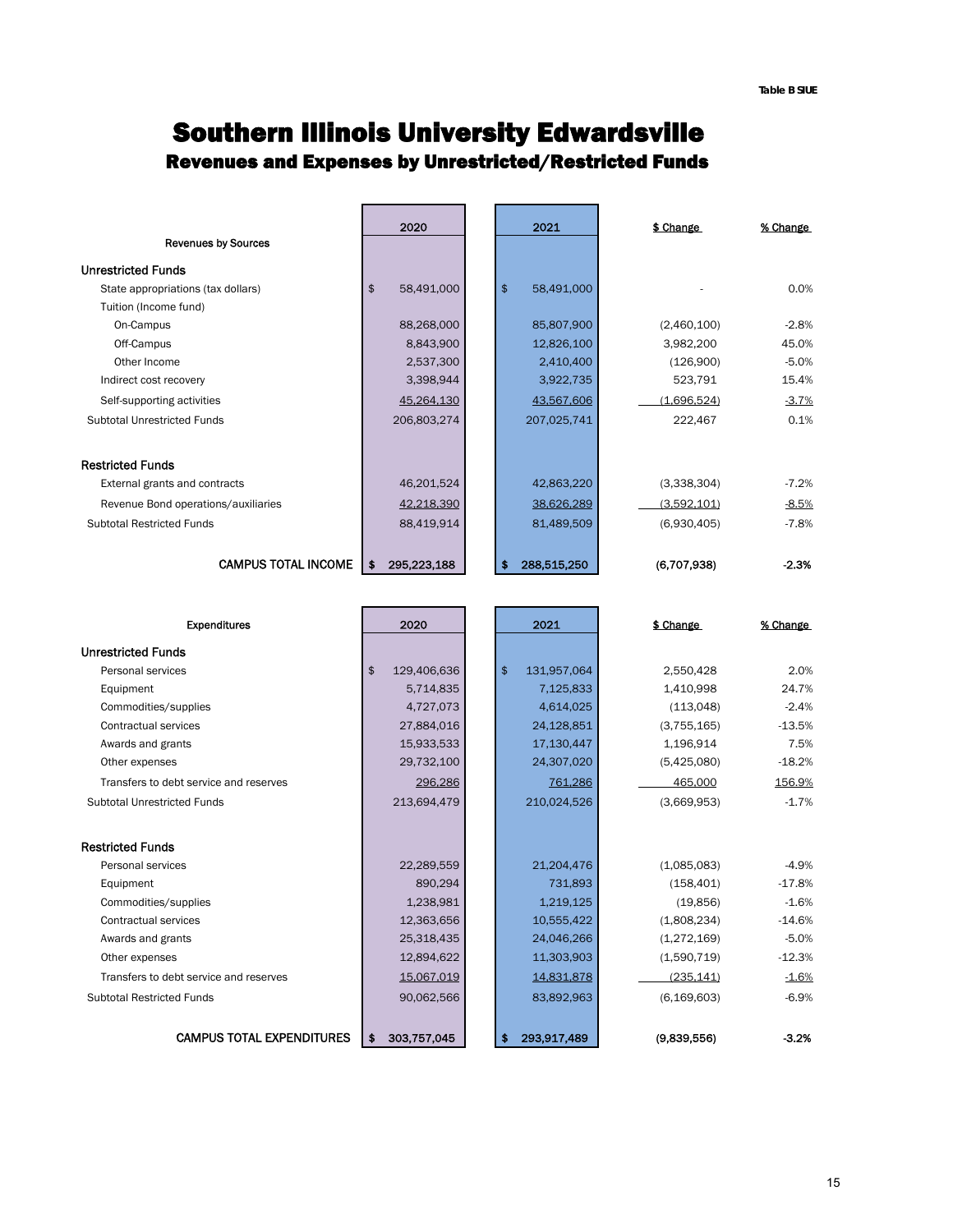## Southern Illinois University Administration & University Wide

### Revenues and Expenses by Unrestricted/Restricted Funds

|                                     | 2020            |                | 2021            | \$ Change   | % Change |
|-------------------------------------|-----------------|----------------|-----------------|-------------|----------|
| <b>Revenues by Sources</b>          |                 |                |                 |             |          |
| <b>Unrestricted Funds</b>           |                 |                |                 |             |          |
| State appropriations (tax dollars)  | \$<br>3,519,700 |                | \$<br>3,519,700 |             | 0.0%     |
| Tuition (Income fund)               |                 |                |                 |             |          |
| On-Campus                           |                 | $\mathbf 0$    | 0               | 0           | n/a      |
| Off-Campus                          |                 | $\Omega$       |                 | 0           | n/a      |
| Other Income                        |                 | $\mathbf 0$    |                 | 0           | n/a      |
| Indirect cost recovery              | 70,000          |                | 70,000          | 0           | 0.0%     |
| Self-supporting activities          | 1,857,498       |                | 1,857,595       | 97          | 0.0%     |
| Subtotal Unrestricted Funds         | 5,447,198       |                | 5,447,295       | 97          | 0.0%     |
| <b>Restricted Funds</b>             |                 |                |                 |             |          |
| External grants and contracts       |                 | $\mathbf 0$    | 0               | O           | 0.0%     |
| Revenue Bond operations/auxiliaries |                 | $\overline{0}$ | <u>0</u>        | $\Omega$    | 0.0%     |
| <b>Subtotal Restricted Funds</b>    |                 | $\mathbf 0$    | $\Omega$        | $\mathbf 0$ | 0.0%     |
| <b>CAMPUS TOTAL INCOME</b>          | 5,447,198<br>\$ |                | 5,447,295       | 97          | 0.0%     |

| <b>Expenditures</b>                    | 2020            | 2021            | \$ Change   | % Change |
|----------------------------------------|-----------------|-----------------|-------------|----------|
| <b>Unrestricted Funds</b>              |                 |                 |             |          |
| Personal services                      | \$<br>4,041,472 | \$<br>4,061,569 | 20,097      | 0.5%     |
| Equipment                              | 33,400          | 32,025          | (1,375)     | $-4.1%$  |
| Commodities/supplies                   | 31,000          | 28,000          | (3,000)     | $-9.7%$  |
| Contractual services                   | 992,435         | 925,952         | (66, 483)   | $-6.7%$  |
| Awards and grants                      | $\Omega$        | $\Omega$        | $\Omega$    | 0.0%     |
| Other expenses                         | 348,891         | 399,749         | 50,858      | 14.6%    |
| Transfers to debt service and reserves | $\overline{0}$  | 0               | $\Omega$    | 0.0%     |
| Subtotal Unrestricted Funds            | 5,447,198       | 5,447,295       | 97          | 0.0%     |
|                                        |                 |                 |             |          |
| <b>Restricted Funds</b>                |                 |                 |             |          |
| Personal services                      | $\overline{0}$  | $\Omega$        | $\mathbf 0$ | 0.0%     |
| Equipment                              | $\overline{0}$  | $\Omega$        | $\Omega$    | 0.0%     |
| Commodities/supplies                   | $\Omega$        | $\Omega$        | $\Omega$    | 0.0%     |
| Contractual services                   | $\mathbf{O}$    | $\Omega$        | 0           | 0.0%     |
| Awards and grants                      | $\mathsf{O}$    | O               | $\circ$     | 0.0%     |
| Other expenses                         | $\overline{0}$  | 0               | $\mathbf 0$ | 0.0%     |
| Transfers to debt service and reserves | $\overline{0}$  | $\overline{0}$  | $\circ$     | 0.0%     |
| <b>Subtotal Restricted Funds</b>       | $\Omega$        | $\Omega$        | $\Omega$    | 0.0%     |
|                                        |                 |                 |             |          |
| <b>CAMPUS TOTAL EXPENDITURES</b>       | 5,447,198<br>\$ | 5,447,295<br>\$ | 97          | 0.0%     |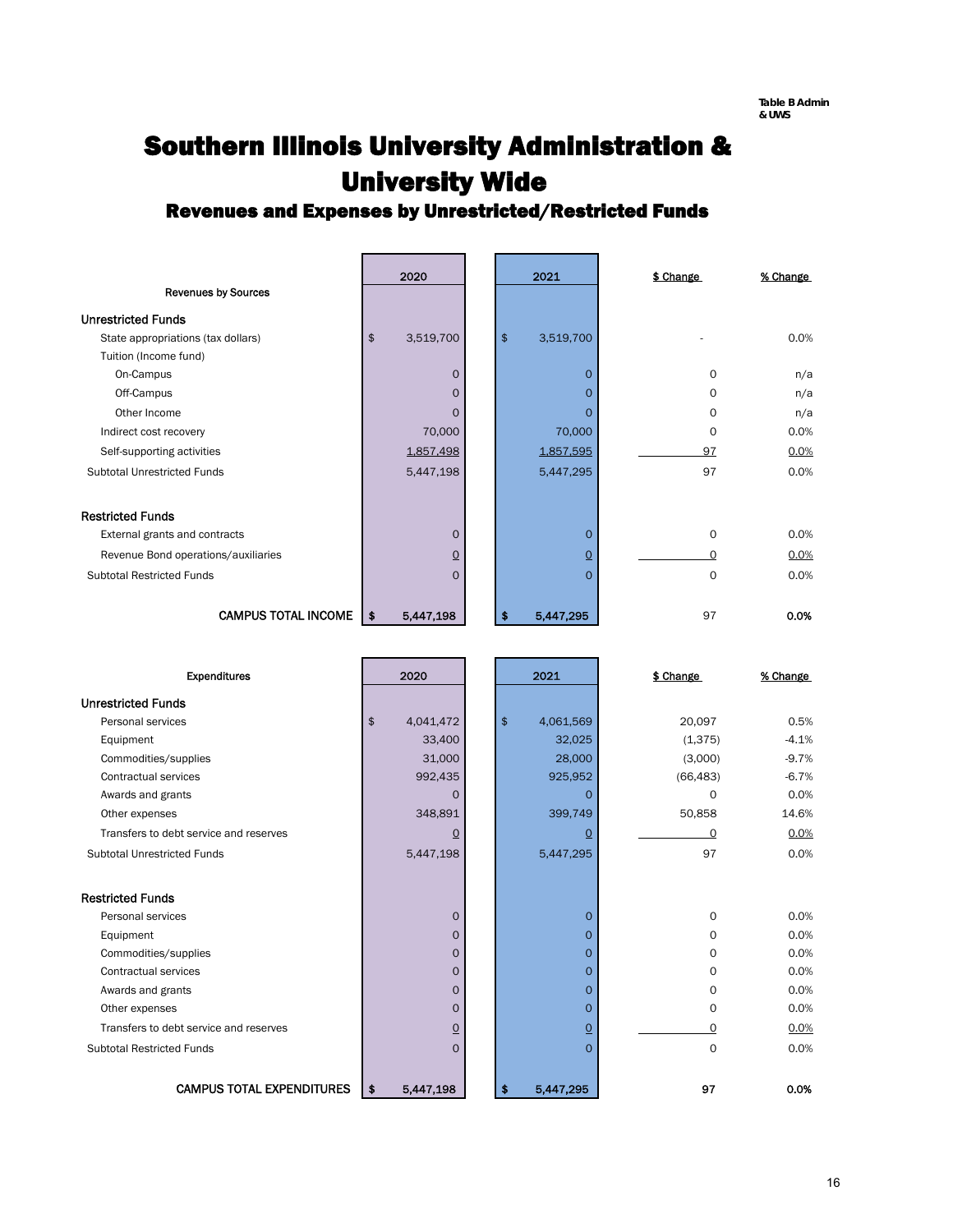### Southern Illinois University FY 2021 Operating Budget by NACUBO Functions and Major Fund Groups

|                                           | Appropriated &<br><b>Income Fund</b> |    | Grants<br>and Contracts | <b>Indirect Cost</b><br>Recovery |    | <b>Revenue Bond</b><br>Operations | Self-Supporting<br><b>Activities</b> |      | <b>All Funds</b><br>2021 Totals |      | <b>All Funds</b><br>2020 Totals |
|-------------------------------------------|--------------------------------------|----|-------------------------|----------------------------------|----|-----------------------------------|--------------------------------------|------|---------------------------------|------|---------------------------------|
|                                           |                                      |    |                         |                                  |    |                                   |                                      |      |                                 |      |                                 |
| Instruction                               | \$<br>179,348,801                    | \$ | 4,322,400               | \$<br>4,402,499                  | \$ | 0                                 | \$<br>24,493,995                     | l \$ | 212,567,695                     | ∣\$. | 213,737,114                     |
| Research                                  | 9,342,084                            |    | 22,808,967              | 2,165,259                        |    | 0                                 | 3,132,950                            |      | 37,449,260                      |      | 37,243,281                      |
| <b>Public Service</b>                     | 5,213,550                            |    | 41,607,786              | 76,776                           |    | 0                                 | 18,465,310                           |      | 65,363,422                      |      | 54,848,040                      |
| Academic Support                          | 45,238,292                           |    | 179,000                 | 2,719,655                        |    | 41,831,800                        | 125,779,940                          |      | 215,748,687                     |      | 200,551,765                     |
| <b>Student Support</b>                    | 17,186,658                           |    | 761,067                 | 104,000                          |    | 0                                 | 35,645,779                           |      | 53,697,504                      |      | 58,801,647                      |
| <b>Institutional Support</b>              | 50,783,133                           |    | 460,000                 | 1,325,100                        |    | 0                                 | 12,583,077                           |      | 65,151,310                      |      | 64,436,333                      |
| Operation & Maintenance of Plant          | 47,565,196                           |    | 0                       | 0                                |    | 7,158,400                         | 9,175,692                            |      | 63,899,288                      |      | 73,305,827                      |
| <b>Independent Operations</b>             | 0                                    |    | 392,000                 | 0                                |    | 88,066,343                        | 12,860,589                           |      | 101,318,932                     |      | 104,661,650                     |
| Scholarships and Fellowships              | 25,070,486                           |    | 52,862,000              | 0                                |    | 0                                 | 1,775,000                            |      | 79,707,486                      |      | 82,332,186                      |
| <b>Total Expenditures &amp; Transfers</b> | \$<br>379,748,200                    | 5  | 123,393,220             | 10,793,289                       | S  | 137,056,543                       | 243,912,332                          |      | 894,903,584                     | -\$  | 889,917,843                     |

**Table C**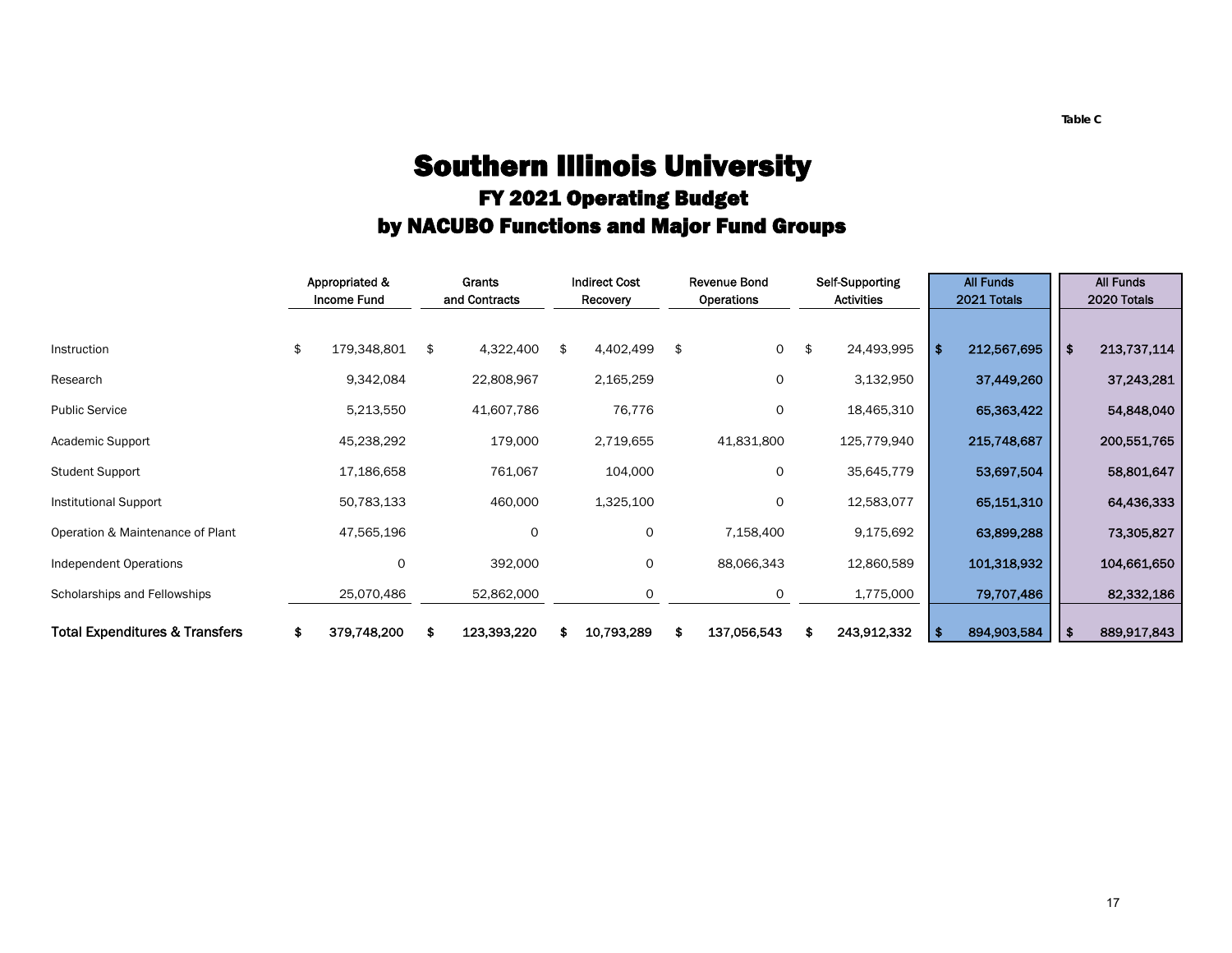### Southern Illinois University Carbondale FY 2021 Operating Budget by NACUBO Functions and Major Fund Groups

|                                           | Appropriated &<br><b>Income Fund</b> | Grants<br>and Contracts | <b>Indirect Cost</b><br>Recovery | <b>Revenue Bond</b><br>Operations | Self-Supporting<br><b>Activities</b> |      | <b>All Funds</b><br>2021 Totals |      | <b>All Funds</b><br>2020 Totals |
|-------------------------------------------|--------------------------------------|-------------------------|----------------------------------|-----------------------------------|--------------------------------------|------|---------------------------------|------|---------------------------------|
| Instruction                               | \$<br>81,258,100                     | \$<br>2,727,000         | \$<br>53,700                     | \$                                | \$<br>8,621,200                      | l \$ | 92,660,000                      | l \$ | 96,453,100                      |
| Research                                  | 3,807,300                            | 9,874,000               | 1,411,700                        | 0                                 | 974,900                              |      | 16,067,900                      |      | 16,094,000                      |
| <b>Public Service</b>                     | 1,467,000                            | 23,465,000              | 32,600                           | 0                                 | 3,435,100                            |      | 28,399,700                      |      | 27,408,100                      |
| Academic Support                          | 19,718,400                           | 129,000                 | 112,700                          | 0                                 | 4,548,800                            |      | 24,508,900                      |      | 25,936,200                      |
| <b>Student Support</b>                    | 8,216,600                            | 621,000                 | O                                | 0                                 | 23,295,200                           |      | 32,132,800                      |      | 35,276,800                      |
| <b>Institutional Support</b>              | 20,540,900                           | 460,000                 | 818,900                          | 0                                 | 5,103,900                            |      | 26,923,700                      |      | 27,184,300                      |
| Operation & Maintenance of Plant          | 21,927,400                           | 0                       | $\circ$                          | 0                                 | 5,019,300                            |      | 26,946,700                      |      | 29,072,900                      |
| Independent Operations                    | O                                    | 392,000                 | 0                                | 47,036,600                        | 7,521,900                            |      | 54,950,500                      |      | 55,712,000                      |
| Scholarships and Fellowships              | 9,997,600                            | 28,862,000              | 0                                | 0                                 | 375,000                              |      | 39,234,600                      |      | 41,626,800                      |
| <b>Total Expenditures &amp; Transfers</b> | \$<br>166,933,300                    | 66,530,000              | 2,429,600                        | 47,036,600                        | 58,895,300                           |      | 341,824,800                     | \$   | 354,764,200                     |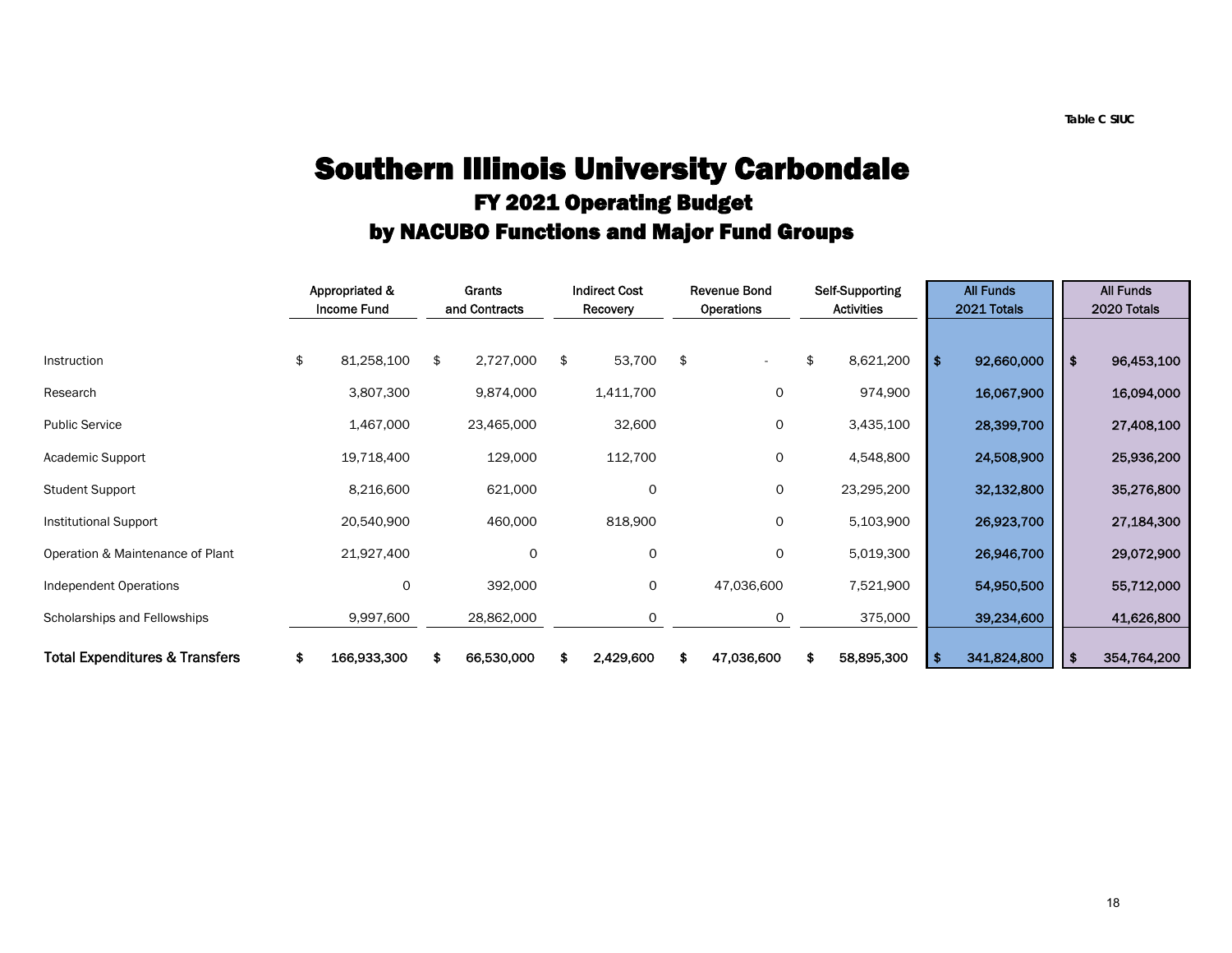### Southern Illinois University School of Medicine FY 2021 Operating Budget by NACUBO Functions and Major Fund Groups

|                                           | Appropriated &<br><b>Income Fund</b> | Grants<br>and Contracts | <b>Indirect Cost</b><br>Recovery |    | <b>Revenue Bond</b><br>Operations | Self-Supporting<br><b>Activities</b> |      | <b>All Funds</b><br>2021 Totals |      | <b>All Funds</b><br>2020 Totals |
|-------------------------------------------|--------------------------------------|-------------------------|----------------------------------|----|-----------------------------------|--------------------------------------|------|---------------------------------|------|---------------------------------|
|                                           |                                      |                         |                                  |    |                                   |                                      |      |                                 |      |                                 |
| Instruction                               | \$<br>23,045,100                     | \$<br>1,331,400         | \$<br>3,858,500                  | \$ |                                   | \$<br>883,700                        | l \$ | 29,118,700                      | l \$ | 28,984,600                      |
| Research                                  | 3,747,700                            | 7,670,600               | 180,600                          |    | 0                                 | 2,147,800                            |      | 13,746,700                      |      | 14,146,700                      |
| <b>Public Service</b>                     | 2,625,000                            | 4,998,000               | 17,500                           |    | 0                                 | 12,676,400                           |      | 20,316,900                      |      | 10,287,400                      |
| Academic Support                          | 7,571,800                            | 0                       | 484,900                          |    | 41,831,800                        | 119,360,100                          |      | 169,248,600                     |      | 150,645,400                     |
| <b>Student Support</b>                    | 112,100                              | 0                       | $\Omega$                         |    | 0                                 | 96,500                               |      | 208,600                         |      | 2,073,800                       |
| Institutional Support                     | 7,960,100                            | 0                       | 20,000                           |    | $\circ$                           | 1,238,000                            |      | 9,218,100                       |      | 7,830,400                       |
| Operation & Maintenance of Plant          | 4,698,000                            | 0                       | 0                                |    | 7,158,400                         | $\circ$                              |      | 11,856,400                      |      | 11,488,600                      |
| Independent Operations                    | $\Omega$                             | 0                       | $\circ$                          |    | $\circ$                           | 0                                    |      |                                 |      | 0                               |
| Scholarships and Fellowships              | $\Omega$                             | 0                       | $\Omega$                         |    | $\Omega$                          | $\mathbf 0$                          |      |                                 |      | 492,500                         |
| <b>Total Expenditures &amp; Transfers</b> | \$<br>49,759,800                     | \$<br>14,000,000        | \$<br>4,561,500                  | S  | 48,990,200                        | \$<br>136,402,500                    | -\$  | 253,714,000                     | l \$ | 225,949,400                     |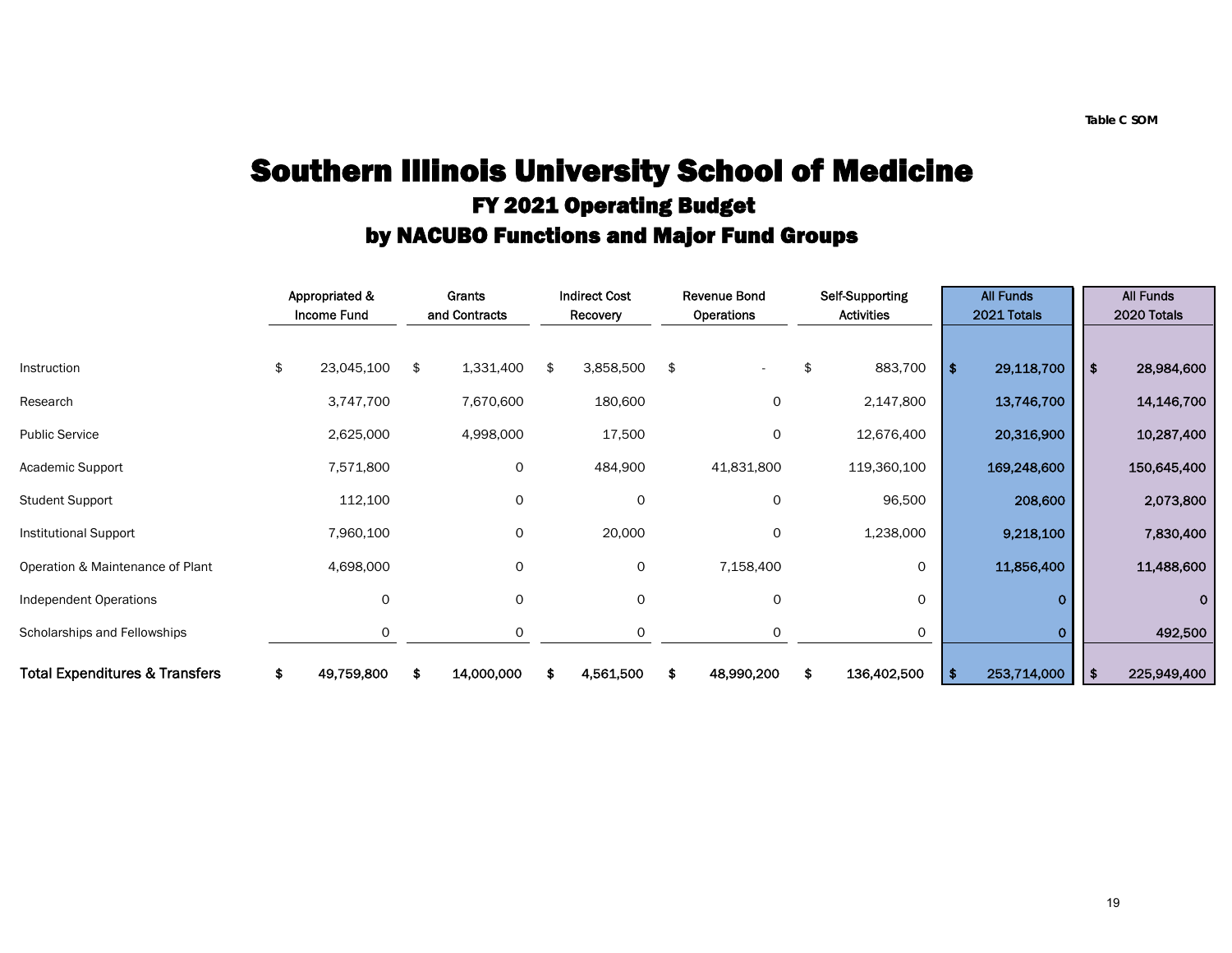### Southern Illinois University Edwardsville FY 2021 Operating Budget by NACUBO Functions and Major Fund Groups

|                                           | Appropriated &<br><b>Income Fund</b> | Grants<br>and Contracts | <b>Indirect Cost</b><br>Recovery | <b>Revenue Bond</b><br><b>Operations</b> | Self-Supporting<br><b>Activities</b> | <b>All Funds</b><br>2021 Totals |      | <b>All Funds</b><br>2020 Totals |
|-------------------------------------------|--------------------------------------|-------------------------|----------------------------------|------------------------------------------|--------------------------------------|---------------------------------|------|---------------------------------|
| Instruction                               | \$<br>75,045,601                     | \$<br>264,000           | \$<br>490,299                    | \$                                       | \$<br>14,989,095                     | \$<br>90,788,995                | ∣\$. | 88,299,414                      |
| Research                                  | 1,787,084                            | 5,264,367               | 572,959                          | 0                                        | 10,250                               | 7,634,660                       |      | 7,002,581                       |
| <b>Public Service</b>                     | 1,121,550                            | 13,144,786              | 26,676                           | 0                                        | 2,353,810                            | 16,646,822                      |      | 17,152,540                      |
| Academic Support                          | 17,948,092                           | 50,000                  | 2,122,055                        | 0                                        | 1,871,040                            | 21,991,187                      |      | 23,970,165                      |
| <b>Student Support</b>                    | 8,857,958                            | 140,067                 | 104,000                          | 0                                        | 12,254,079                           | 21,356,104                      |      | 21,451,047                      |
| Institutional Support                     | 18,762,433                           | 0                       | 416,200                          | 0                                        | 4,383,582                            | 23,562,215                      |      | 23,974,435                      |
| Operation & Maintenance of Plant          | 20,939,796                           | 0                       | 0                                | 0                                        | 4,156,392                            | 25,096,188                      |      | 32,744,327                      |
| Independent Operations                    | 0                                    | 0                       | 0                                | 41,029,743                               | 5,338,689                            | 46,368,432                      |      | 48,949,650                      |
| Scholarships and Fellowships              | 15,072,886                           | 24,000,000              | $\Omega$                         | 0                                        | 1,400,000                            | 40,472,886                      |      | 40,212,886                      |
| <b>Total Expenditures &amp; Transfers</b> | \$<br>159,535,400                    | \$<br>42,863,220        | 3,732,189                        | \$<br>41,029,743                         | 46,756,937                           | 293,917,489                     | \$   | 303,757,045                     |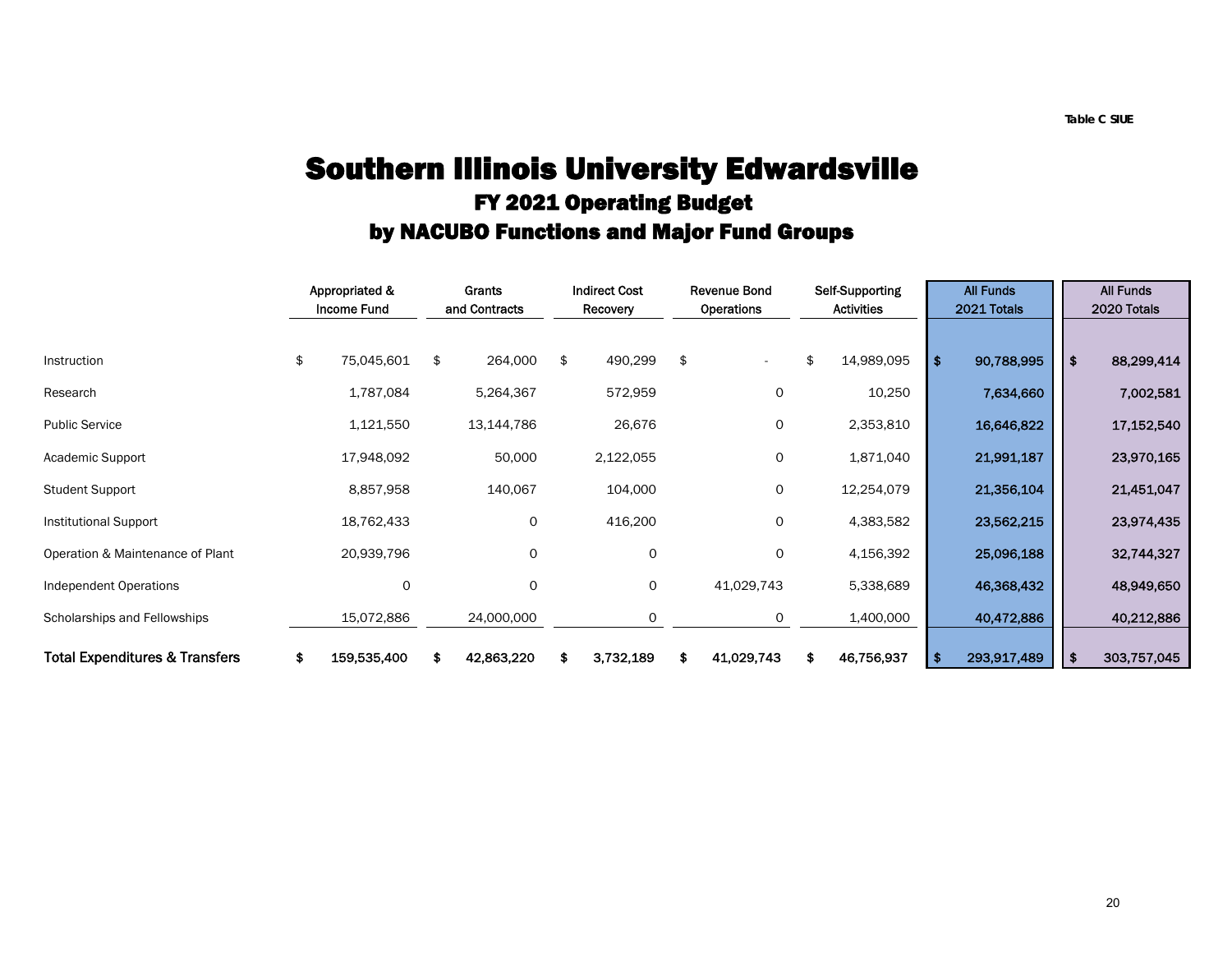### Southern Illinois University Administration & University Wide FY 2021 Operating Budget by NACUBO Functions and Major Fund Groups

|                                           |   | Appropriated &<br>Income Fund |    | Grants<br>and Contracts |     | <b>Indirect Cost</b><br>Recovery |     | <b>Revenue Bond</b><br>Operations | Self-Supporting<br><b>Activities</b> | <b>All Funds</b><br>2021 Totals |     | All Funds<br>2020 Totals |
|-------------------------------------------|---|-------------------------------|----|-------------------------|-----|----------------------------------|-----|-----------------------------------|--------------------------------------|---------------------------------|-----|--------------------------|
| Instruction                               |   | 0                             | \$ | 0                       | \$  | 0                                | -\$ | 0                                 | \$<br>0                              | 0                               |     |                          |
| Research                                  |   | 0                             |    | 0                       |     | 0                                |     | 0                                 | 0                                    | 0                               |     | 0                        |
| <b>Public Service</b>                     |   | $\Omega$                      |    | 0                       |     | 0                                |     | 0                                 | 0                                    | 0                               |     | 0                        |
| Academic Support                          |   | $\Omega$                      |    | 0                       |     | 0                                |     | 0                                 | 0                                    | 0                               |     | 0                        |
| <b>Student Support</b>                    |   | $\Omega$                      |    | 0                       |     | $\Omega$                         |     | 0                                 | 0                                    | Ω                               |     |                          |
| <b>Institutional Support</b>              |   | 3,519,700                     |    | 0                       |     | 70,000                           |     | 0                                 | 1,857,595                            | 5,447,295                       |     | 5,447,198                |
| Operation & Maintenance of Plant          |   | 0                             |    | 0                       |     | 0                                |     | 0                                 | 0                                    |                                 |     |                          |
| Independent Operations                    |   |                               |    | 0                       |     | 0                                |     | 0                                 | 0                                    | 0                               |     |                          |
| Scholarships and Fellowships              |   | 0                             |    | 0                       |     | 0                                |     | 0                                 | 0                                    |                                 |     |                          |
| <b>Total Expenditures &amp; Transfers</b> | 5 | 3,519,700                     | s  | 0                       | \$. | 70,000                           |     | 0                                 | 1,857,595                            | 5,447,295                       | -\$ | 5,447,198                |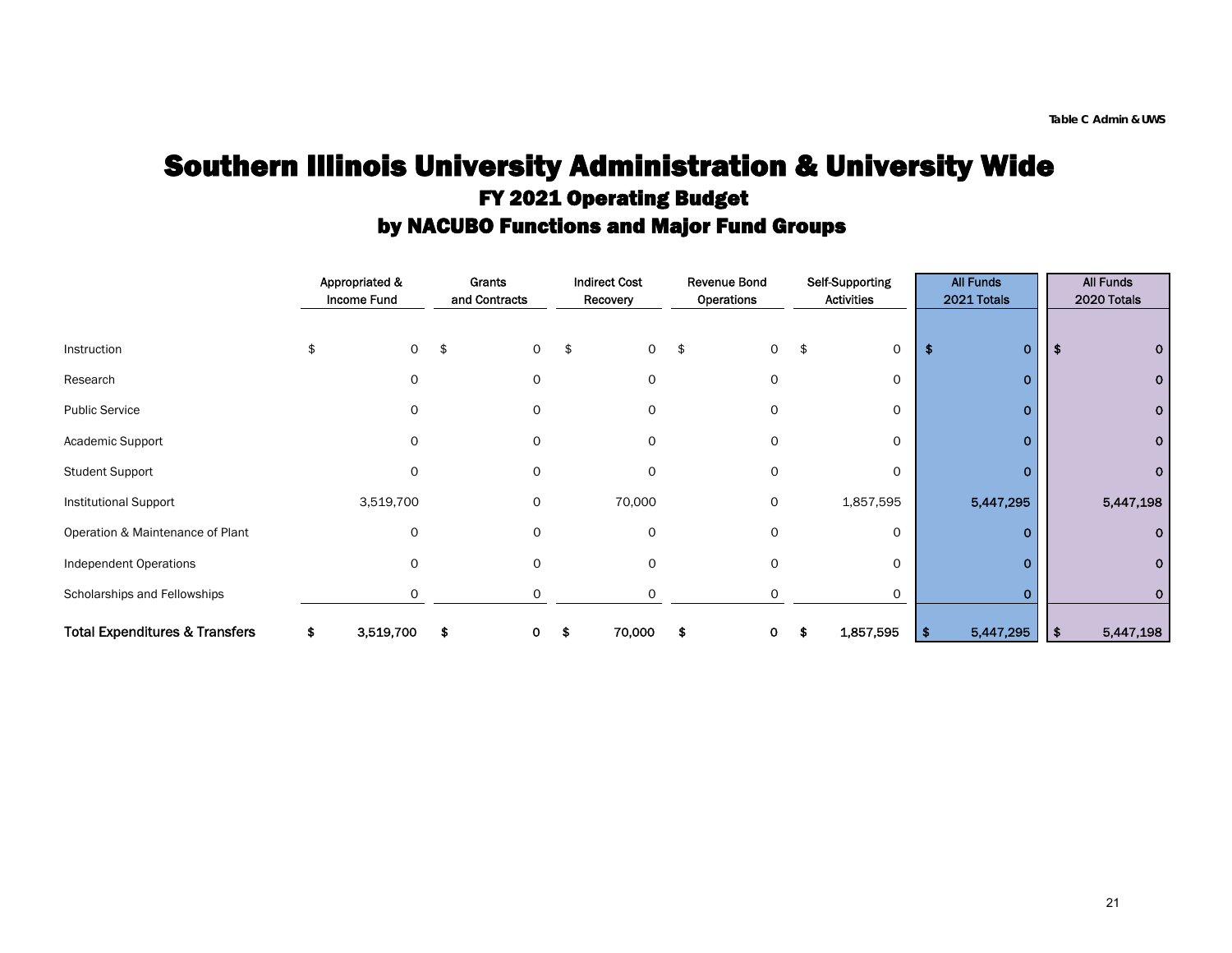# Southern Illinois University FY 2021 Tuition & Fee Waivers Budget

*The University recognizes that waivers represent an institutional resource that should be included in the University's budget plan, which outlines the allocation of all institutional resources. A waiver represents an agreement between the University and the student to reduce or eliminate the tuition and/or fees that normally would be charged to the student. Waivers granted by State statute are also included. Waivers budget is not reflected in University budget totals.*

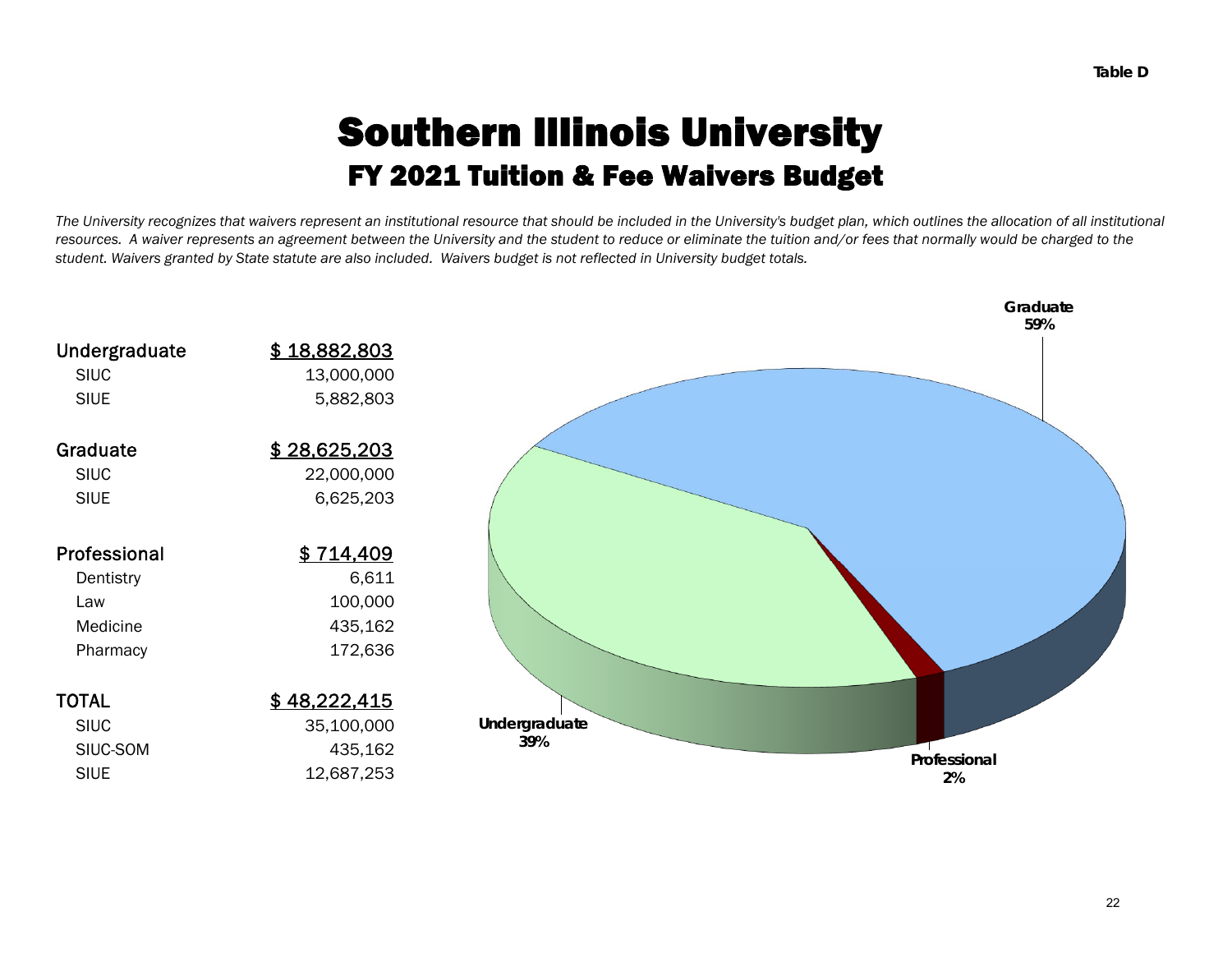#### APPENDIX

#### DESCRIPTION OF MAJOR FUND GROUPS

#### Appropriated Fund

State appropriated funds include General Revenue Funds and Other State Funds, both of which come from Illinois tax dollars.

#### Income Fund

Income Fund revenue includes tuition revenue, off-campus program revenue, interest earnings on income fund deposits, and certain miscellaneous fee revenue. Tuition revenue is a direct result of student enrollment, student residency, credit hours, and tuition rates. Off-campus program revenue is based on charges sufficient to cover all instructional and administrative costs of the programs. LAC guidelines require that certain fee revenue such as application fees, course-specific fees and graduation fees be deposited into the income fund.

#### Grants and Contracts

Grants and contracts include funds received from governmental entities and private foundations and corporations for the support of various research projects, instructional and training programs, public service activities, student financial aid, and other programs. The specific use of these funds is restricted by contractual agreement with the sponsoring agency. Generally, revenues will equal expenditures over the life of the grant or contract.

#### Indirect Cost Fund

Indirect cost funds are recovered as overhead allowances on grants and contracts. They are used to help cover a share of expenses for such items as operation and maintenance, library services, sponsored project administration and general administration.

#### Revenue Bond

Operations of revenue bond financed facilities are reported in this fund group. Revenue Bond enterprises are funded primarily from student fees, operating charges, and sales and services of various activities and include such facilities as residence halls, student centers, and student recreation centers.

#### Self-Supporting Activities

Self-Supporting Activities include a wide range of operations, which are directly related to Instructional, Research, or Public Service units or support the overall objectives of the University. They may be Self-Supporting in whole or in part. Revenue is generally derived through student fees or sales of services. Examples include Shryock Auditorium, textbook services and athletic fees.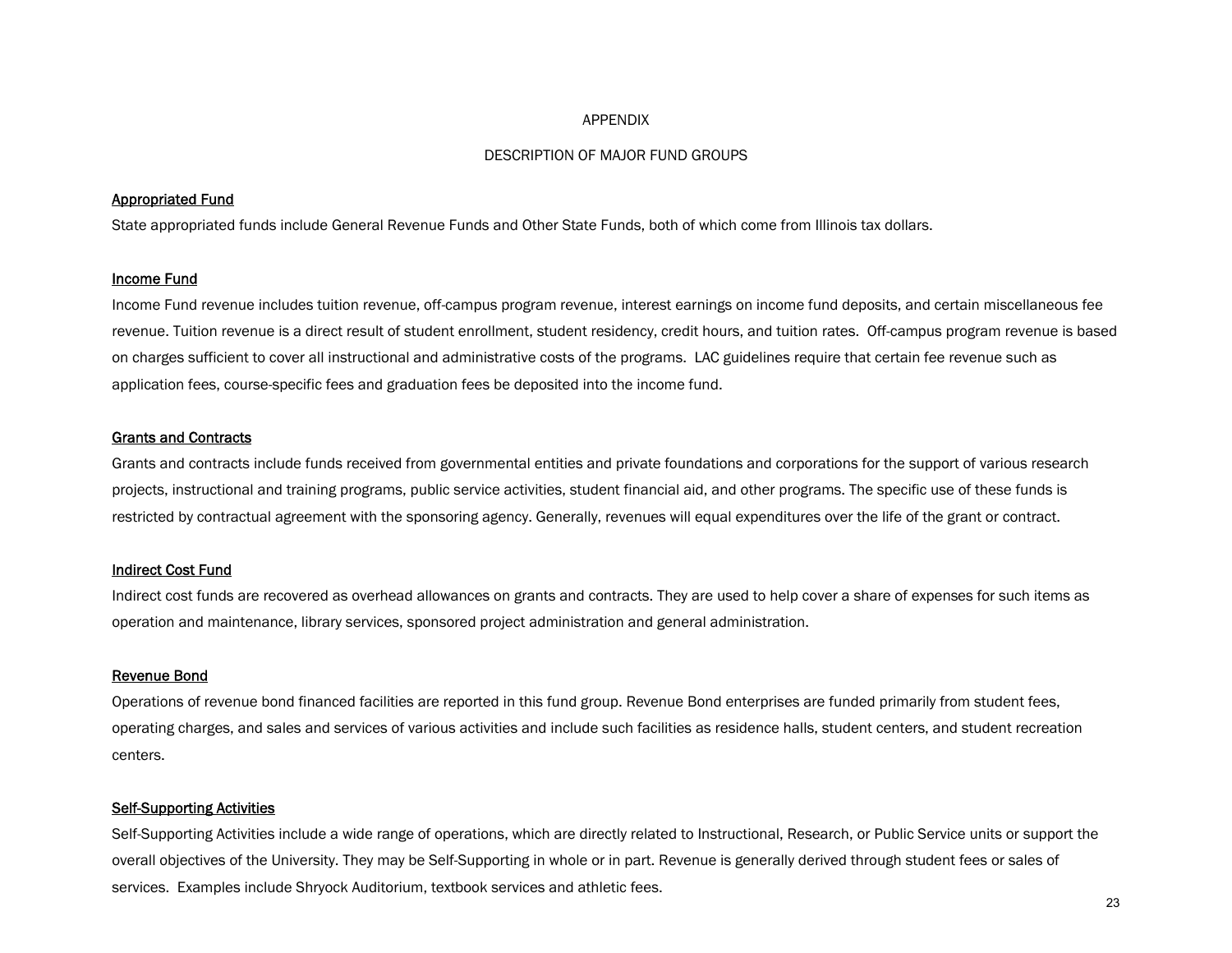| ×. | ٧ |
|----|---|
|    |   |

#### 11 ARTICLE 127

12 Section 5. The amount of \$191,491,000, or so much thereof as may be necessary, is appropriated from the Education Assistance Fund to the Board of Trustees of Southern Illinois University to meet its operational expenses for the fiscal year ending June 30, 2021.

17 Section 10. The sum of \$62,800, or so much thereof as may be necessary, is appropriated from the General Revenue Fund to the Southern Illinois University for any costs associated with the Daily Egyptian Newspaper.